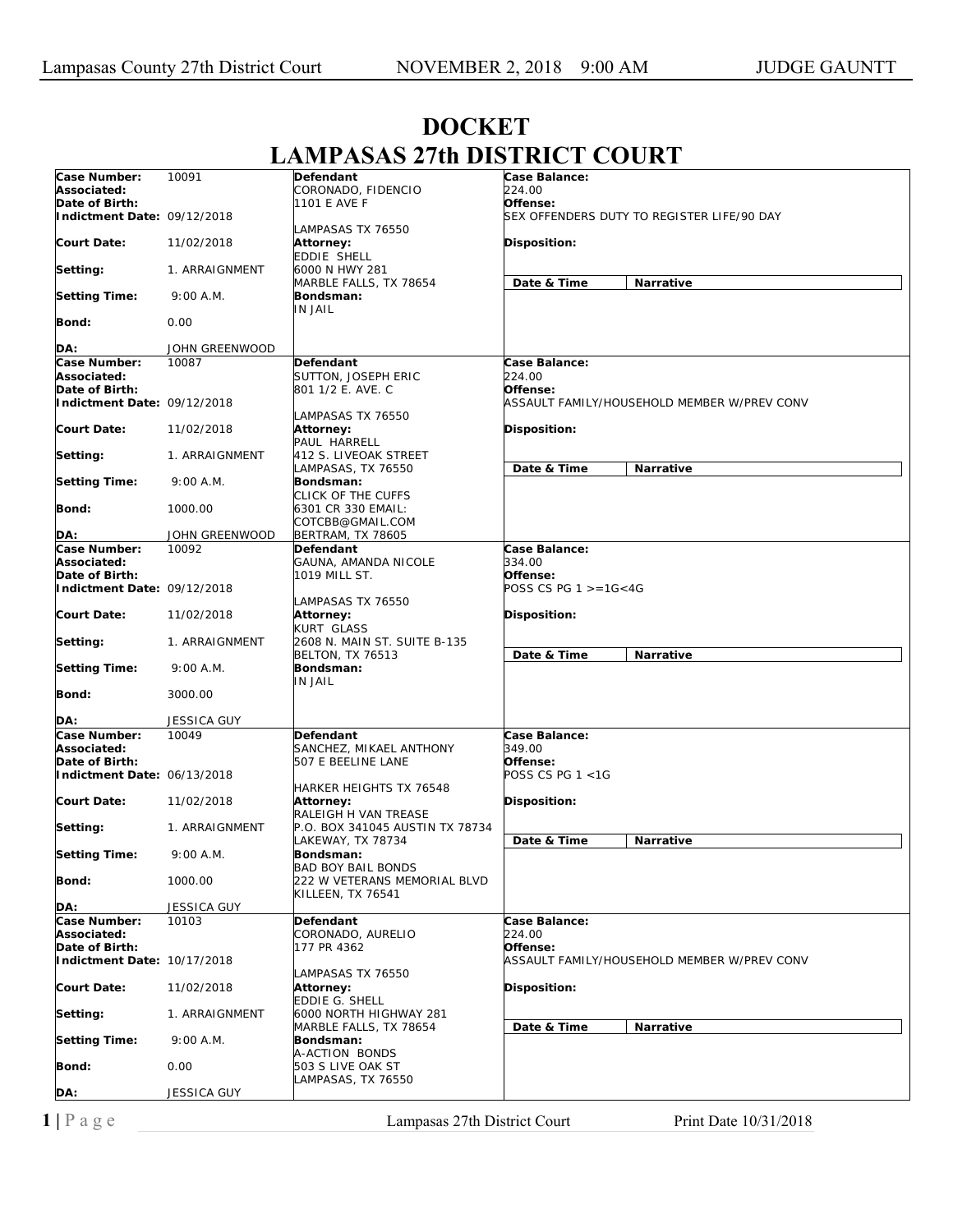| Case Number:                | 10116              | Defendant                       | Case Balance:                               |
|-----------------------------|--------------------|---------------------------------|---------------------------------------------|
| Associated:                 |                    | CORNWELL, KENNETH ALAN          | 284.00                                      |
| Date of Birth:              |                    | 408 NORTH RIDGE                 | Offense:                                    |
|                             |                    |                                 | POSS CS PG $1 > = 16 < 4G$                  |
| Indictment Date: 10/18/2018 |                    |                                 |                                             |
|                             |                    | Attorney:                       | Disposition:                                |
| Court Date:                 | 11/02/2018         | PAUL HARRELL                    |                                             |
|                             |                    | 412 S. LIVEOAK STREET           |                                             |
| Setting:                    | 1. ARRAIGNMENT     | LAMPASAS, TX 76550              | Date & Time<br>Narrative                    |
|                             |                    | Bondsman:                       |                                             |
| Setting Time:               | 9:00 A.M.          | <b>IN JAIL</b>                  |                                             |
| Bond:                       | 0.00               |                                 |                                             |
|                             |                    |                                 |                                             |
| DA:                         | JOHN GREENWOOD     |                                 |                                             |
| Case Number:                | 10035              | Defendant                       | Case Balance:                               |
| Associated:                 |                    | SOLANAS, KRISTAN MARIE          | 224.00                                      |
| Date of Birth:              |                    | 3720 WILLIAMS DR; GEORGETOWN    | Offense:                                    |
|                             |                    | TX 78628                        | ASSAULT FAMILY/HOUSEHOLD MEMBER W/PREV CONV |
| Indictment Date: 05/16/2018 |                    |                                 |                                             |
|                             |                    | GEORGETOWN TX 78628             | <b>Disposition:</b>                         |
| Court Date:                 | 11/02/2018         | Attorney:                       |                                             |
|                             |                    | <b>BILL PRICE</b>               |                                             |
| Setting:                    | 2. PRE TRIAL       | 408 SOUTH LIVE OAK              | <b>Narrative</b><br>Date & Time             |
|                             |                    | LAMPASAS, TX 76550              |                                             |
| <b>Setting Time:</b>        | 9:00 A.M.          | Bondsman:                       |                                             |
|                             |                    | A-ACTION BONDS                  |                                             |
| Bond:                       | 1500.00            | 503 S LIVE OAK ST               |                                             |
| DA:                         | JOHN GREENWOOD     | LAMPASAS, TX 76550              |                                             |
| Case Number:                | 10051              | Defendant                       | Case Balance:                               |
| Associated:                 |                    | HOLBROOK, JAMES PATRICK         | 224.00                                      |
| Date of Birth:              | 04/13/1965         | 104 LEISURE LN                  | Offense:                                    |
|                             |                    |                                 | THEFT PROP $>= $2,500 < $30K$               |
| Indictment Date: 06/13/2018 |                    | BURNET TX 78611                 |                                             |
|                             |                    | Attorney:                       | <b>Disposition:</b>                         |
| Court Date:                 | 11/02/2018         | TIM INMAN                       |                                             |
|                             |                    | 1622 CR 315                     |                                             |
| Setting:                    | 2. PRE TRIAL       | SAN SABA, TX 76877              | Date & Time<br>Narrative                    |
|                             |                    | Bondsman:                       |                                             |
| <b>Setting Time:</b>        | 9:00 A.M.          | <b>BOND BAIL BONDS</b>          |                                             |
|                             |                    | PO BOX 532                      |                                             |
| Bond:                       | 0.00               | COMANCHE, TX 76442              |                                             |
|                             |                    |                                 |                                             |
| DA:<br>Case Number:         | JOHN GREENWOOD     |                                 | Case Balance:                               |
| Associated:                 | 10019              | Defendant<br>ELENDO, EKE JOSEPH | 284.00                                      |
| Date of Birth:              |                    | 10307 BOWNIE DR                 | Offense:                                    |
|                             |                    |                                 | POSS CS PG 1 <1G                            |
| Indictment Date: 04/11/2018 |                    | AUSTIN TX 78753                 |                                             |
|                             |                    | Attorney:                       | Disposition:                                |
| Court Date:                 | 11/02/2018         | EDDIE G. SHELL                  |                                             |
|                             |                    | 6000 NORTH HIGHWAY 281          |                                             |
| Setting:                    | 2. PRE TRIAL       | MARBLE FALLS, TX 78654          | Date & Time<br>Narrative                    |
|                             |                    | Bondsman:                       |                                             |
| <b>Setting Time:</b>        | 9:00 A.M.          | <b>CLICK OF THE CUFFS</b>       |                                             |
|                             |                    | 6301 CR 330 EMAIL:              |                                             |
| Bond:                       | 2500.00            | COTCBB@GMAIL.COM                |                                             |
|                             |                    | <b>BERTRAM, TX 78605</b>        |                                             |
| DA:                         | <b>JESSICA GUY</b> |                                 |                                             |
| Case Number:                | 10089              | Defendant                       | Case Balance:                               |
| Associated:                 |                    | KELLEY, ZACHARY AUSTIN          | 674.00                                      |
| Date of Birth:              |                    | 308 N ARNOLD                    | Offense:<br>AGG SEXUAL ASSAULT CHILD        |
| Indictment Date: 09/12/2018 |                    | LAMPASAS TX 76550               |                                             |
|                             |                    | Attorney:                       | <b>Disposition:</b>                         |
| <b>Court Date:</b>          | 11/02/2018         | EDDIE SHELL                     |                                             |
|                             |                    | 6000 N HWY 281                  |                                             |
| Setting:                    | 2. PRE TRIAL       | MARBLE FALLS, TX 78654          | Date & Time<br>Narrative                    |
|                             |                    | Bondsman:                       |                                             |
| <b>Setting Time:</b>        | 9:00 A.M.          | EDDIE SHELL                     |                                             |
|                             |                    | 6000 N HWY 281                  |                                             |
| Bond:                       | 25000.00           | GRANITE SHOALS, TX 78654        |                                             |
|                             |                    |                                 |                                             |
| DA:                         | JOHN GREENWOOD     |                                 |                                             |
| $2 P \text{ a } g e$        |                    | Lampasas 27th District Court    | Print Date 10/31/2018                       |
|                             |                    |                                 |                                             |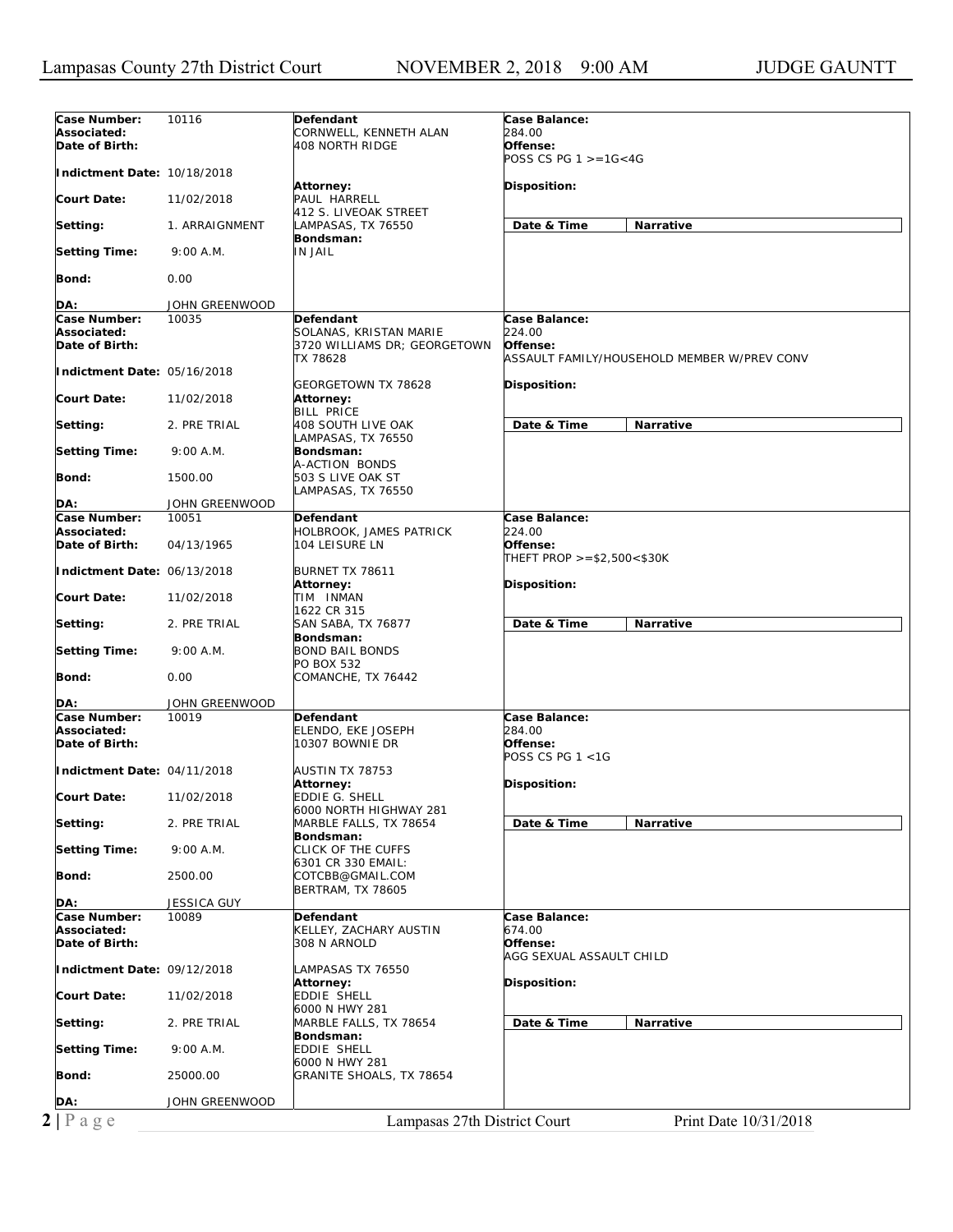| Case Number:<br>10095<br>Defendant<br>Case Balance:<br>Associated:<br>474.00<br>GARTMAN, JOSHUA RYAN<br>Date of Birth:<br>Offense:<br>1511 MASTERS RD NW PALM BAY FL<br>32904<br>SEXUAL ASSAULT<br>Indictment Date: 09/12/2018<br>MELBOURNE FL 32904<br>Disposition:<br>Court Date:<br>11/02/2018<br><b>Attorney:</b><br>PAUL HARRELL<br>Date & Time<br>Narrative<br>Setting:<br>2. PRE TRIAL<br>412 S. LIVEOAK STREET<br>LAMPASAS, TX 76550<br><b>Setting Time:</b><br>9:00 A.M.<br>Bondsman:<br>CASH BOND<br>Bond:<br>10000.00<br>DA:<br>JOHN GREENWOOD<br>Case Number:<br>10088<br>Case Balance:<br>Defendant<br>Associated:<br>474.00<br>WELLS, ALLEN BLAKE<br>Date of Birth:<br>Offense:<br>3491 BROOK VALLEY DRIVE;<br>SEXUAL ASSAULT<br>BROWNWOOD TX 76857<br>Indictment Date: 09/12/2018<br>MAY TX 76857<br>Disposition:<br><b>Court Date:</b><br>11/02/2018<br><b>Attorney:</b><br><b>TODD STEELE</b><br>Date & Time<br>Narrative<br>Setting:<br>2. PRE TRIAL<br>309 N CENTER AVENUE -<br>tsteele@toddsteele.myfirm.pro<br><b>Setting Time:</b><br>9:00 A.M.<br>BROWNWOOD, TX 76801<br>Bondsman:<br>Bond:<br>2500.00<br>A-ACTION BONDS<br>503 S LIVE OAK ST<br>DA:<br><b>JESSICA GUY</b><br>AMPASAS, TX 76550<br>Case Number:<br>10094<br>Case Balance:<br>Defendant<br>Associated:<br>224.00<br>MORALES, MICHAEL EDWARD<br>Date of Birth:<br>12/15/1994<br>139 HADLEY CREEK BEND<br>Offense:<br>EVADING ARREST DET W/VEH<br>Indictment Date: 10/12/2018<br>HUNTSVILLE TX 77320<br>Disposition:<br><b>Attorney:</b><br><b>Court Date:</b><br>ZACHARY J. MORRIS<br>11/02/2018<br>412 S. LIVEOAK STREET<br>Date & Time<br>Setting:<br>2. PRE TRIAL<br>LAMPASAS, TX 76550<br>Narrative<br>Bondsman:<br><b>Setting Time:</b><br>9:00 A.M.<br>A-ACTION BONDS<br>503 S LIVE OAK ST<br>Bond:<br>2500.00<br>LAMPASAS, TX 76550<br>JESSICA GUY<br>DA:<br>Case Balance:<br>Case Number:<br>10072<br><b>Defendant</b><br>224.00<br>Associated:<br>CORONADO, AURELIO<br>177 PR 4362<br>Date of Birth:<br>Offense:<br>ASSAULT FAMILY/HOUSEHOLD MEMBER W/PREV CONV<br>Indictment Date: 08/15/2018<br>LAMPASAS TX 76550<br>Attorney:<br>Disposition:<br>11/02/2018<br>EDDIE G. SHELL<br><b>Court Date:</b><br>6000 NORTH HIGHWAY 281<br>MARBLE FALLS, TX 78654<br>Date & Time<br>Narrative<br>Setting:<br>2. PRE TRIAL<br>Bondsman:<br><b>Setting Time:</b><br>A-ACTION BONDS<br>9:00 A.M.<br>503 S LIVE OAK ST<br>Bond:<br>2500.00<br>LAMPASAS, TX 76550<br>DA:<br>JESSICA GUY<br>Case Number:<br>Case Balance:<br>10063<br>Defendant<br>Associated:<br>224.00<br>BONNET, ASHLEY MARIE<br>Date of Birth:<br>Offense:<br>108 S FINDLEY LANE<br><b>INTERFER W/CHILD CUSTODY</b><br>Indictment Date: 07/18/2018<br>BURNET TX 78611<br>Disposition:<br><b>Attorney:</b><br><b>Court Date:</b><br>PAUL HARRELL<br>11/02/2018<br>412 S. LIVEOAK STREET<br>Setting:<br>2. PRE TRIAL<br>LAMPASAS, TX 76550<br>Date & Time<br>Narrative<br>Bondsman:<br>9:00 A.M.<br>A-ACTION BONDS<br><b>Setting Time:</b><br>503 S LIVE OAK ST<br>Bond:<br>3000.00<br>LAMPASAS, TX 76550<br>DA:<br>JESSICA GUY<br>$3 P \text{ age}$<br>Lampasas 27th District Court<br>Print Date 10/31/2018 |  |  |  |
|------------------------------------------------------------------------------------------------------------------------------------------------------------------------------------------------------------------------------------------------------------------------------------------------------------------------------------------------------------------------------------------------------------------------------------------------------------------------------------------------------------------------------------------------------------------------------------------------------------------------------------------------------------------------------------------------------------------------------------------------------------------------------------------------------------------------------------------------------------------------------------------------------------------------------------------------------------------------------------------------------------------------------------------------------------------------------------------------------------------------------------------------------------------------------------------------------------------------------------------------------------------------------------------------------------------------------------------------------------------------------------------------------------------------------------------------------------------------------------------------------------------------------------------------------------------------------------------------------------------------------------------------------------------------------------------------------------------------------------------------------------------------------------------------------------------------------------------------------------------------------------------------------------------------------------------------------------------------------------------------------------------------------------------------------------------------------------------------------------------------------------------------------------------------------------------------------------------------------------------------------------------------------------------------------------------------------------------------------------------------------------------------------------------------------------------------------------------------------------------------------------------------------------------------------------------------------------------------------------------------------------------------------------------------------------------------------------------------------------------------------------------------------------------------------------------------------------------------------------------------------------------------------------------------------------------------------------------------------------------------------------------------------------------------------------------------------------------------------------------------------------------------------------------|--|--|--|
|                                                                                                                                                                                                                                                                                                                                                                                                                                                                                                                                                                                                                                                                                                                                                                                                                                                                                                                                                                                                                                                                                                                                                                                                                                                                                                                                                                                                                                                                                                                                                                                                                                                                                                                                                                                                                                                                                                                                                                                                                                                                                                                                                                                                                                                                                                                                                                                                                                                                                                                                                                                                                                                                                                                                                                                                                                                                                                                                                                                                                                                                                                                                                                  |  |  |  |
|                                                                                                                                                                                                                                                                                                                                                                                                                                                                                                                                                                                                                                                                                                                                                                                                                                                                                                                                                                                                                                                                                                                                                                                                                                                                                                                                                                                                                                                                                                                                                                                                                                                                                                                                                                                                                                                                                                                                                                                                                                                                                                                                                                                                                                                                                                                                                                                                                                                                                                                                                                                                                                                                                                                                                                                                                                                                                                                                                                                                                                                                                                                                                                  |  |  |  |
|                                                                                                                                                                                                                                                                                                                                                                                                                                                                                                                                                                                                                                                                                                                                                                                                                                                                                                                                                                                                                                                                                                                                                                                                                                                                                                                                                                                                                                                                                                                                                                                                                                                                                                                                                                                                                                                                                                                                                                                                                                                                                                                                                                                                                                                                                                                                                                                                                                                                                                                                                                                                                                                                                                                                                                                                                                                                                                                                                                                                                                                                                                                                                                  |  |  |  |
|                                                                                                                                                                                                                                                                                                                                                                                                                                                                                                                                                                                                                                                                                                                                                                                                                                                                                                                                                                                                                                                                                                                                                                                                                                                                                                                                                                                                                                                                                                                                                                                                                                                                                                                                                                                                                                                                                                                                                                                                                                                                                                                                                                                                                                                                                                                                                                                                                                                                                                                                                                                                                                                                                                                                                                                                                                                                                                                                                                                                                                                                                                                                                                  |  |  |  |
|                                                                                                                                                                                                                                                                                                                                                                                                                                                                                                                                                                                                                                                                                                                                                                                                                                                                                                                                                                                                                                                                                                                                                                                                                                                                                                                                                                                                                                                                                                                                                                                                                                                                                                                                                                                                                                                                                                                                                                                                                                                                                                                                                                                                                                                                                                                                                                                                                                                                                                                                                                                                                                                                                                                                                                                                                                                                                                                                                                                                                                                                                                                                                                  |  |  |  |
|                                                                                                                                                                                                                                                                                                                                                                                                                                                                                                                                                                                                                                                                                                                                                                                                                                                                                                                                                                                                                                                                                                                                                                                                                                                                                                                                                                                                                                                                                                                                                                                                                                                                                                                                                                                                                                                                                                                                                                                                                                                                                                                                                                                                                                                                                                                                                                                                                                                                                                                                                                                                                                                                                                                                                                                                                                                                                                                                                                                                                                                                                                                                                                  |  |  |  |
|                                                                                                                                                                                                                                                                                                                                                                                                                                                                                                                                                                                                                                                                                                                                                                                                                                                                                                                                                                                                                                                                                                                                                                                                                                                                                                                                                                                                                                                                                                                                                                                                                                                                                                                                                                                                                                                                                                                                                                                                                                                                                                                                                                                                                                                                                                                                                                                                                                                                                                                                                                                                                                                                                                                                                                                                                                                                                                                                                                                                                                                                                                                                                                  |  |  |  |
|                                                                                                                                                                                                                                                                                                                                                                                                                                                                                                                                                                                                                                                                                                                                                                                                                                                                                                                                                                                                                                                                                                                                                                                                                                                                                                                                                                                                                                                                                                                                                                                                                                                                                                                                                                                                                                                                                                                                                                                                                                                                                                                                                                                                                                                                                                                                                                                                                                                                                                                                                                                                                                                                                                                                                                                                                                                                                                                                                                                                                                                                                                                                                                  |  |  |  |
|                                                                                                                                                                                                                                                                                                                                                                                                                                                                                                                                                                                                                                                                                                                                                                                                                                                                                                                                                                                                                                                                                                                                                                                                                                                                                                                                                                                                                                                                                                                                                                                                                                                                                                                                                                                                                                                                                                                                                                                                                                                                                                                                                                                                                                                                                                                                                                                                                                                                                                                                                                                                                                                                                                                                                                                                                                                                                                                                                                                                                                                                                                                                                                  |  |  |  |
|                                                                                                                                                                                                                                                                                                                                                                                                                                                                                                                                                                                                                                                                                                                                                                                                                                                                                                                                                                                                                                                                                                                                                                                                                                                                                                                                                                                                                                                                                                                                                                                                                                                                                                                                                                                                                                                                                                                                                                                                                                                                                                                                                                                                                                                                                                                                                                                                                                                                                                                                                                                                                                                                                                                                                                                                                                                                                                                                                                                                                                                                                                                                                                  |  |  |  |
|                                                                                                                                                                                                                                                                                                                                                                                                                                                                                                                                                                                                                                                                                                                                                                                                                                                                                                                                                                                                                                                                                                                                                                                                                                                                                                                                                                                                                                                                                                                                                                                                                                                                                                                                                                                                                                                                                                                                                                                                                                                                                                                                                                                                                                                                                                                                                                                                                                                                                                                                                                                                                                                                                                                                                                                                                                                                                                                                                                                                                                                                                                                                                                  |  |  |  |
|                                                                                                                                                                                                                                                                                                                                                                                                                                                                                                                                                                                                                                                                                                                                                                                                                                                                                                                                                                                                                                                                                                                                                                                                                                                                                                                                                                                                                                                                                                                                                                                                                                                                                                                                                                                                                                                                                                                                                                                                                                                                                                                                                                                                                                                                                                                                                                                                                                                                                                                                                                                                                                                                                                                                                                                                                                                                                                                                                                                                                                                                                                                                                                  |  |  |  |
|                                                                                                                                                                                                                                                                                                                                                                                                                                                                                                                                                                                                                                                                                                                                                                                                                                                                                                                                                                                                                                                                                                                                                                                                                                                                                                                                                                                                                                                                                                                                                                                                                                                                                                                                                                                                                                                                                                                                                                                                                                                                                                                                                                                                                                                                                                                                                                                                                                                                                                                                                                                                                                                                                                                                                                                                                                                                                                                                                                                                                                                                                                                                                                  |  |  |  |
|                                                                                                                                                                                                                                                                                                                                                                                                                                                                                                                                                                                                                                                                                                                                                                                                                                                                                                                                                                                                                                                                                                                                                                                                                                                                                                                                                                                                                                                                                                                                                                                                                                                                                                                                                                                                                                                                                                                                                                                                                                                                                                                                                                                                                                                                                                                                                                                                                                                                                                                                                                                                                                                                                                                                                                                                                                                                                                                                                                                                                                                                                                                                                                  |  |  |  |
|                                                                                                                                                                                                                                                                                                                                                                                                                                                                                                                                                                                                                                                                                                                                                                                                                                                                                                                                                                                                                                                                                                                                                                                                                                                                                                                                                                                                                                                                                                                                                                                                                                                                                                                                                                                                                                                                                                                                                                                                                                                                                                                                                                                                                                                                                                                                                                                                                                                                                                                                                                                                                                                                                                                                                                                                                                                                                                                                                                                                                                                                                                                                                                  |  |  |  |
|                                                                                                                                                                                                                                                                                                                                                                                                                                                                                                                                                                                                                                                                                                                                                                                                                                                                                                                                                                                                                                                                                                                                                                                                                                                                                                                                                                                                                                                                                                                                                                                                                                                                                                                                                                                                                                                                                                                                                                                                                                                                                                                                                                                                                                                                                                                                                                                                                                                                                                                                                                                                                                                                                                                                                                                                                                                                                                                                                                                                                                                                                                                                                                  |  |  |  |
|                                                                                                                                                                                                                                                                                                                                                                                                                                                                                                                                                                                                                                                                                                                                                                                                                                                                                                                                                                                                                                                                                                                                                                                                                                                                                                                                                                                                                                                                                                                                                                                                                                                                                                                                                                                                                                                                                                                                                                                                                                                                                                                                                                                                                                                                                                                                                                                                                                                                                                                                                                                                                                                                                                                                                                                                                                                                                                                                                                                                                                                                                                                                                                  |  |  |  |
|                                                                                                                                                                                                                                                                                                                                                                                                                                                                                                                                                                                                                                                                                                                                                                                                                                                                                                                                                                                                                                                                                                                                                                                                                                                                                                                                                                                                                                                                                                                                                                                                                                                                                                                                                                                                                                                                                                                                                                                                                                                                                                                                                                                                                                                                                                                                                                                                                                                                                                                                                                                                                                                                                                                                                                                                                                                                                                                                                                                                                                                                                                                                                                  |  |  |  |
|                                                                                                                                                                                                                                                                                                                                                                                                                                                                                                                                                                                                                                                                                                                                                                                                                                                                                                                                                                                                                                                                                                                                                                                                                                                                                                                                                                                                                                                                                                                                                                                                                                                                                                                                                                                                                                                                                                                                                                                                                                                                                                                                                                                                                                                                                                                                                                                                                                                                                                                                                                                                                                                                                                                                                                                                                                                                                                                                                                                                                                                                                                                                                                  |  |  |  |
|                                                                                                                                                                                                                                                                                                                                                                                                                                                                                                                                                                                                                                                                                                                                                                                                                                                                                                                                                                                                                                                                                                                                                                                                                                                                                                                                                                                                                                                                                                                                                                                                                                                                                                                                                                                                                                                                                                                                                                                                                                                                                                                                                                                                                                                                                                                                                                                                                                                                                                                                                                                                                                                                                                                                                                                                                                                                                                                                                                                                                                                                                                                                                                  |  |  |  |
|                                                                                                                                                                                                                                                                                                                                                                                                                                                                                                                                                                                                                                                                                                                                                                                                                                                                                                                                                                                                                                                                                                                                                                                                                                                                                                                                                                                                                                                                                                                                                                                                                                                                                                                                                                                                                                                                                                                                                                                                                                                                                                                                                                                                                                                                                                                                                                                                                                                                                                                                                                                                                                                                                                                                                                                                                                                                                                                                                                                                                                                                                                                                                                  |  |  |  |
|                                                                                                                                                                                                                                                                                                                                                                                                                                                                                                                                                                                                                                                                                                                                                                                                                                                                                                                                                                                                                                                                                                                                                                                                                                                                                                                                                                                                                                                                                                                                                                                                                                                                                                                                                                                                                                                                                                                                                                                                                                                                                                                                                                                                                                                                                                                                                                                                                                                                                                                                                                                                                                                                                                                                                                                                                                                                                                                                                                                                                                                                                                                                                                  |  |  |  |
|                                                                                                                                                                                                                                                                                                                                                                                                                                                                                                                                                                                                                                                                                                                                                                                                                                                                                                                                                                                                                                                                                                                                                                                                                                                                                                                                                                                                                                                                                                                                                                                                                                                                                                                                                                                                                                                                                                                                                                                                                                                                                                                                                                                                                                                                                                                                                                                                                                                                                                                                                                                                                                                                                                                                                                                                                                                                                                                                                                                                                                                                                                                                                                  |  |  |  |
|                                                                                                                                                                                                                                                                                                                                                                                                                                                                                                                                                                                                                                                                                                                                                                                                                                                                                                                                                                                                                                                                                                                                                                                                                                                                                                                                                                                                                                                                                                                                                                                                                                                                                                                                                                                                                                                                                                                                                                                                                                                                                                                                                                                                                                                                                                                                                                                                                                                                                                                                                                                                                                                                                                                                                                                                                                                                                                                                                                                                                                                                                                                                                                  |  |  |  |
|                                                                                                                                                                                                                                                                                                                                                                                                                                                                                                                                                                                                                                                                                                                                                                                                                                                                                                                                                                                                                                                                                                                                                                                                                                                                                                                                                                                                                                                                                                                                                                                                                                                                                                                                                                                                                                                                                                                                                                                                                                                                                                                                                                                                                                                                                                                                                                                                                                                                                                                                                                                                                                                                                                                                                                                                                                                                                                                                                                                                                                                                                                                                                                  |  |  |  |
|                                                                                                                                                                                                                                                                                                                                                                                                                                                                                                                                                                                                                                                                                                                                                                                                                                                                                                                                                                                                                                                                                                                                                                                                                                                                                                                                                                                                                                                                                                                                                                                                                                                                                                                                                                                                                                                                                                                                                                                                                                                                                                                                                                                                                                                                                                                                                                                                                                                                                                                                                                                                                                                                                                                                                                                                                                                                                                                                                                                                                                                                                                                                                                  |  |  |  |
|                                                                                                                                                                                                                                                                                                                                                                                                                                                                                                                                                                                                                                                                                                                                                                                                                                                                                                                                                                                                                                                                                                                                                                                                                                                                                                                                                                                                                                                                                                                                                                                                                                                                                                                                                                                                                                                                                                                                                                                                                                                                                                                                                                                                                                                                                                                                                                                                                                                                                                                                                                                                                                                                                                                                                                                                                                                                                                                                                                                                                                                                                                                                                                  |  |  |  |
|                                                                                                                                                                                                                                                                                                                                                                                                                                                                                                                                                                                                                                                                                                                                                                                                                                                                                                                                                                                                                                                                                                                                                                                                                                                                                                                                                                                                                                                                                                                                                                                                                                                                                                                                                                                                                                                                                                                                                                                                                                                                                                                                                                                                                                                                                                                                                                                                                                                                                                                                                                                                                                                                                                                                                                                                                                                                                                                                                                                                                                                                                                                                                                  |  |  |  |
|                                                                                                                                                                                                                                                                                                                                                                                                                                                                                                                                                                                                                                                                                                                                                                                                                                                                                                                                                                                                                                                                                                                                                                                                                                                                                                                                                                                                                                                                                                                                                                                                                                                                                                                                                                                                                                                                                                                                                                                                                                                                                                                                                                                                                                                                                                                                                                                                                                                                                                                                                                                                                                                                                                                                                                                                                                                                                                                                                                                                                                                                                                                                                                  |  |  |  |
|                                                                                                                                                                                                                                                                                                                                                                                                                                                                                                                                                                                                                                                                                                                                                                                                                                                                                                                                                                                                                                                                                                                                                                                                                                                                                                                                                                                                                                                                                                                                                                                                                                                                                                                                                                                                                                                                                                                                                                                                                                                                                                                                                                                                                                                                                                                                                                                                                                                                                                                                                                                                                                                                                                                                                                                                                                                                                                                                                                                                                                                                                                                                                                  |  |  |  |
|                                                                                                                                                                                                                                                                                                                                                                                                                                                                                                                                                                                                                                                                                                                                                                                                                                                                                                                                                                                                                                                                                                                                                                                                                                                                                                                                                                                                                                                                                                                                                                                                                                                                                                                                                                                                                                                                                                                                                                                                                                                                                                                                                                                                                                                                                                                                                                                                                                                                                                                                                                                                                                                                                                                                                                                                                                                                                                                                                                                                                                                                                                                                                                  |  |  |  |
|                                                                                                                                                                                                                                                                                                                                                                                                                                                                                                                                                                                                                                                                                                                                                                                                                                                                                                                                                                                                                                                                                                                                                                                                                                                                                                                                                                                                                                                                                                                                                                                                                                                                                                                                                                                                                                                                                                                                                                                                                                                                                                                                                                                                                                                                                                                                                                                                                                                                                                                                                                                                                                                                                                                                                                                                                                                                                                                                                                                                                                                                                                                                                                  |  |  |  |
|                                                                                                                                                                                                                                                                                                                                                                                                                                                                                                                                                                                                                                                                                                                                                                                                                                                                                                                                                                                                                                                                                                                                                                                                                                                                                                                                                                                                                                                                                                                                                                                                                                                                                                                                                                                                                                                                                                                                                                                                                                                                                                                                                                                                                                                                                                                                                                                                                                                                                                                                                                                                                                                                                                                                                                                                                                                                                                                                                                                                                                                                                                                                                                  |  |  |  |
|                                                                                                                                                                                                                                                                                                                                                                                                                                                                                                                                                                                                                                                                                                                                                                                                                                                                                                                                                                                                                                                                                                                                                                                                                                                                                                                                                                                                                                                                                                                                                                                                                                                                                                                                                                                                                                                                                                                                                                                                                                                                                                                                                                                                                                                                                                                                                                                                                                                                                                                                                                                                                                                                                                                                                                                                                                                                                                                                                                                                                                                                                                                                                                  |  |  |  |
|                                                                                                                                                                                                                                                                                                                                                                                                                                                                                                                                                                                                                                                                                                                                                                                                                                                                                                                                                                                                                                                                                                                                                                                                                                                                                                                                                                                                                                                                                                                                                                                                                                                                                                                                                                                                                                                                                                                                                                                                                                                                                                                                                                                                                                                                                                                                                                                                                                                                                                                                                                                                                                                                                                                                                                                                                                                                                                                                                                                                                                                                                                                                                                  |  |  |  |
|                                                                                                                                                                                                                                                                                                                                                                                                                                                                                                                                                                                                                                                                                                                                                                                                                                                                                                                                                                                                                                                                                                                                                                                                                                                                                                                                                                                                                                                                                                                                                                                                                                                                                                                                                                                                                                                                                                                                                                                                                                                                                                                                                                                                                                                                                                                                                                                                                                                                                                                                                                                                                                                                                                                                                                                                                                                                                                                                                                                                                                                                                                                                                                  |  |  |  |
|                                                                                                                                                                                                                                                                                                                                                                                                                                                                                                                                                                                                                                                                                                                                                                                                                                                                                                                                                                                                                                                                                                                                                                                                                                                                                                                                                                                                                                                                                                                                                                                                                                                                                                                                                                                                                                                                                                                                                                                                                                                                                                                                                                                                                                                                                                                                                                                                                                                                                                                                                                                                                                                                                                                                                                                                                                                                                                                                                                                                                                                                                                                                                                  |  |  |  |
|                                                                                                                                                                                                                                                                                                                                                                                                                                                                                                                                                                                                                                                                                                                                                                                                                                                                                                                                                                                                                                                                                                                                                                                                                                                                                                                                                                                                                                                                                                                                                                                                                                                                                                                                                                                                                                                                                                                                                                                                                                                                                                                                                                                                                                                                                                                                                                                                                                                                                                                                                                                                                                                                                                                                                                                                                                                                                                                                                                                                                                                                                                                                                                  |  |  |  |
|                                                                                                                                                                                                                                                                                                                                                                                                                                                                                                                                                                                                                                                                                                                                                                                                                                                                                                                                                                                                                                                                                                                                                                                                                                                                                                                                                                                                                                                                                                                                                                                                                                                                                                                                                                                                                                                                                                                                                                                                                                                                                                                                                                                                                                                                                                                                                                                                                                                                                                                                                                                                                                                                                                                                                                                                                                                                                                                                                                                                                                                                                                                                                                  |  |  |  |
|                                                                                                                                                                                                                                                                                                                                                                                                                                                                                                                                                                                                                                                                                                                                                                                                                                                                                                                                                                                                                                                                                                                                                                                                                                                                                                                                                                                                                                                                                                                                                                                                                                                                                                                                                                                                                                                                                                                                                                                                                                                                                                                                                                                                                                                                                                                                                                                                                                                                                                                                                                                                                                                                                                                                                                                                                                                                                                                                                                                                                                                                                                                                                                  |  |  |  |
|                                                                                                                                                                                                                                                                                                                                                                                                                                                                                                                                                                                                                                                                                                                                                                                                                                                                                                                                                                                                                                                                                                                                                                                                                                                                                                                                                                                                                                                                                                                                                                                                                                                                                                                                                                                                                                                                                                                                                                                                                                                                                                                                                                                                                                                                                                                                                                                                                                                                                                                                                                                                                                                                                                                                                                                                                                                                                                                                                                                                                                                                                                                                                                  |  |  |  |
|                                                                                                                                                                                                                                                                                                                                                                                                                                                                                                                                                                                                                                                                                                                                                                                                                                                                                                                                                                                                                                                                                                                                                                                                                                                                                                                                                                                                                                                                                                                                                                                                                                                                                                                                                                                                                                                                                                                                                                                                                                                                                                                                                                                                                                                                                                                                                                                                                                                                                                                                                                                                                                                                                                                                                                                                                                                                                                                                                                                                                                                                                                                                                                  |  |  |  |
|                                                                                                                                                                                                                                                                                                                                                                                                                                                                                                                                                                                                                                                                                                                                                                                                                                                                                                                                                                                                                                                                                                                                                                                                                                                                                                                                                                                                                                                                                                                                                                                                                                                                                                                                                                                                                                                                                                                                                                                                                                                                                                                                                                                                                                                                                                                                                                                                                                                                                                                                                                                                                                                                                                                                                                                                                                                                                                                                                                                                                                                                                                                                                                  |  |  |  |
|                                                                                                                                                                                                                                                                                                                                                                                                                                                                                                                                                                                                                                                                                                                                                                                                                                                                                                                                                                                                                                                                                                                                                                                                                                                                                                                                                                                                                                                                                                                                                                                                                                                                                                                                                                                                                                                                                                                                                                                                                                                                                                                                                                                                                                                                                                                                                                                                                                                                                                                                                                                                                                                                                                                                                                                                                                                                                                                                                                                                                                                                                                                                                                  |  |  |  |
|                                                                                                                                                                                                                                                                                                                                                                                                                                                                                                                                                                                                                                                                                                                                                                                                                                                                                                                                                                                                                                                                                                                                                                                                                                                                                                                                                                                                                                                                                                                                                                                                                                                                                                                                                                                                                                                                                                                                                                                                                                                                                                                                                                                                                                                                                                                                                                                                                                                                                                                                                                                                                                                                                                                                                                                                                                                                                                                                                                                                                                                                                                                                                                  |  |  |  |
|                                                                                                                                                                                                                                                                                                                                                                                                                                                                                                                                                                                                                                                                                                                                                                                                                                                                                                                                                                                                                                                                                                                                                                                                                                                                                                                                                                                                                                                                                                                                                                                                                                                                                                                                                                                                                                                                                                                                                                                                                                                                                                                                                                                                                                                                                                                                                                                                                                                                                                                                                                                                                                                                                                                                                                                                                                                                                                                                                                                                                                                                                                                                                                  |  |  |  |
|                                                                                                                                                                                                                                                                                                                                                                                                                                                                                                                                                                                                                                                                                                                                                                                                                                                                                                                                                                                                                                                                                                                                                                                                                                                                                                                                                                                                                                                                                                                                                                                                                                                                                                                                                                                                                                                                                                                                                                                                                                                                                                                                                                                                                                                                                                                                                                                                                                                                                                                                                                                                                                                                                                                                                                                                                                                                                                                                                                                                                                                                                                                                                                  |  |  |  |
|                                                                                                                                                                                                                                                                                                                                                                                                                                                                                                                                                                                                                                                                                                                                                                                                                                                                                                                                                                                                                                                                                                                                                                                                                                                                                                                                                                                                                                                                                                                                                                                                                                                                                                                                                                                                                                                                                                                                                                                                                                                                                                                                                                                                                                                                                                                                                                                                                                                                                                                                                                                                                                                                                                                                                                                                                                                                                                                                                                                                                                                                                                                                                                  |  |  |  |
|                                                                                                                                                                                                                                                                                                                                                                                                                                                                                                                                                                                                                                                                                                                                                                                                                                                                                                                                                                                                                                                                                                                                                                                                                                                                                                                                                                                                                                                                                                                                                                                                                                                                                                                                                                                                                                                                                                                                                                                                                                                                                                                                                                                                                                                                                                                                                                                                                                                                                                                                                                                                                                                                                                                                                                                                                                                                                                                                                                                                                                                                                                                                                                  |  |  |  |
|                                                                                                                                                                                                                                                                                                                                                                                                                                                                                                                                                                                                                                                                                                                                                                                                                                                                                                                                                                                                                                                                                                                                                                                                                                                                                                                                                                                                                                                                                                                                                                                                                                                                                                                                                                                                                                                                                                                                                                                                                                                                                                                                                                                                                                                                                                                                                                                                                                                                                                                                                                                                                                                                                                                                                                                                                                                                                                                                                                                                                                                                                                                                                                  |  |  |  |
|                                                                                                                                                                                                                                                                                                                                                                                                                                                                                                                                                                                                                                                                                                                                                                                                                                                                                                                                                                                                                                                                                                                                                                                                                                                                                                                                                                                                                                                                                                                                                                                                                                                                                                                                                                                                                                                                                                                                                                                                                                                                                                                                                                                                                                                                                                                                                                                                                                                                                                                                                                                                                                                                                                                                                                                                                                                                                                                                                                                                                                                                                                                                                                  |  |  |  |
|                                                                                                                                                                                                                                                                                                                                                                                                                                                                                                                                                                                                                                                                                                                                                                                                                                                                                                                                                                                                                                                                                                                                                                                                                                                                                                                                                                                                                                                                                                                                                                                                                                                                                                                                                                                                                                                                                                                                                                                                                                                                                                                                                                                                                                                                                                                                                                                                                                                                                                                                                                                                                                                                                                                                                                                                                                                                                                                                                                                                                                                                                                                                                                  |  |  |  |
|                                                                                                                                                                                                                                                                                                                                                                                                                                                                                                                                                                                                                                                                                                                                                                                                                                                                                                                                                                                                                                                                                                                                                                                                                                                                                                                                                                                                                                                                                                                                                                                                                                                                                                                                                                                                                                                                                                                                                                                                                                                                                                                                                                                                                                                                                                                                                                                                                                                                                                                                                                                                                                                                                                                                                                                                                                                                                                                                                                                                                                                                                                                                                                  |  |  |  |
|                                                                                                                                                                                                                                                                                                                                                                                                                                                                                                                                                                                                                                                                                                                                                                                                                                                                                                                                                                                                                                                                                                                                                                                                                                                                                                                                                                                                                                                                                                                                                                                                                                                                                                                                                                                                                                                                                                                                                                                                                                                                                                                                                                                                                                                                                                                                                                                                                                                                                                                                                                                                                                                                                                                                                                                                                                                                                                                                                                                                                                                                                                                                                                  |  |  |  |
|                                                                                                                                                                                                                                                                                                                                                                                                                                                                                                                                                                                                                                                                                                                                                                                                                                                                                                                                                                                                                                                                                                                                                                                                                                                                                                                                                                                                                                                                                                                                                                                                                                                                                                                                                                                                                                                                                                                                                                                                                                                                                                                                                                                                                                                                                                                                                                                                                                                                                                                                                                                                                                                                                                                                                                                                                                                                                                                                                                                                                                                                                                                                                                  |  |  |  |
|                                                                                                                                                                                                                                                                                                                                                                                                                                                                                                                                                                                                                                                                                                                                                                                                                                                                                                                                                                                                                                                                                                                                                                                                                                                                                                                                                                                                                                                                                                                                                                                                                                                                                                                                                                                                                                                                                                                                                                                                                                                                                                                                                                                                                                                                                                                                                                                                                                                                                                                                                                                                                                                                                                                                                                                                                                                                                                                                                                                                                                                                                                                                                                  |  |  |  |
|                                                                                                                                                                                                                                                                                                                                                                                                                                                                                                                                                                                                                                                                                                                                                                                                                                                                                                                                                                                                                                                                                                                                                                                                                                                                                                                                                                                                                                                                                                                                                                                                                                                                                                                                                                                                                                                                                                                                                                                                                                                                                                                                                                                                                                                                                                                                                                                                                                                                                                                                                                                                                                                                                                                                                                                                                                                                                                                                                                                                                                                                                                                                                                  |  |  |  |
|                                                                                                                                                                                                                                                                                                                                                                                                                                                                                                                                                                                                                                                                                                                                                                                                                                                                                                                                                                                                                                                                                                                                                                                                                                                                                                                                                                                                                                                                                                                                                                                                                                                                                                                                                                                                                                                                                                                                                                                                                                                                                                                                                                                                                                                                                                                                                                                                                                                                                                                                                                                                                                                                                                                                                                                                                                                                                                                                                                                                                                                                                                                                                                  |  |  |  |
|                                                                                                                                                                                                                                                                                                                                                                                                                                                                                                                                                                                                                                                                                                                                                                                                                                                                                                                                                                                                                                                                                                                                                                                                                                                                                                                                                                                                                                                                                                                                                                                                                                                                                                                                                                                                                                                                                                                                                                                                                                                                                                                                                                                                                                                                                                                                                                                                                                                                                                                                                                                                                                                                                                                                                                                                                                                                                                                                                                                                                                                                                                                                                                  |  |  |  |
|                                                                                                                                                                                                                                                                                                                                                                                                                                                                                                                                                                                                                                                                                                                                                                                                                                                                                                                                                                                                                                                                                                                                                                                                                                                                                                                                                                                                                                                                                                                                                                                                                                                                                                                                                                                                                                                                                                                                                                                                                                                                                                                                                                                                                                                                                                                                                                                                                                                                                                                                                                                                                                                                                                                                                                                                                                                                                                                                                                                                                                                                                                                                                                  |  |  |  |
|                                                                                                                                                                                                                                                                                                                                                                                                                                                                                                                                                                                                                                                                                                                                                                                                                                                                                                                                                                                                                                                                                                                                                                                                                                                                                                                                                                                                                                                                                                                                                                                                                                                                                                                                                                                                                                                                                                                                                                                                                                                                                                                                                                                                                                                                                                                                                                                                                                                                                                                                                                                                                                                                                                                                                                                                                                                                                                                                                                                                                                                                                                                                                                  |  |  |  |
|                                                                                                                                                                                                                                                                                                                                                                                                                                                                                                                                                                                                                                                                                                                                                                                                                                                                                                                                                                                                                                                                                                                                                                                                                                                                                                                                                                                                                                                                                                                                                                                                                                                                                                                                                                                                                                                                                                                                                                                                                                                                                                                                                                                                                                                                                                                                                                                                                                                                                                                                                                                                                                                                                                                                                                                                                                                                                                                                                                                                                                                                                                                                                                  |  |  |  |
|                                                                                                                                                                                                                                                                                                                                                                                                                                                                                                                                                                                                                                                                                                                                                                                                                                                                                                                                                                                                                                                                                                                                                                                                                                                                                                                                                                                                                                                                                                                                                                                                                                                                                                                                                                                                                                                                                                                                                                                                                                                                                                                                                                                                                                                                                                                                                                                                                                                                                                                                                                                                                                                                                                                                                                                                                                                                                                                                                                                                                                                                                                                                                                  |  |  |  |
|                                                                                                                                                                                                                                                                                                                                                                                                                                                                                                                                                                                                                                                                                                                                                                                                                                                                                                                                                                                                                                                                                                                                                                                                                                                                                                                                                                                                                                                                                                                                                                                                                                                                                                                                                                                                                                                                                                                                                                                                                                                                                                                                                                                                                                                                                                                                                                                                                                                                                                                                                                                                                                                                                                                                                                                                                                                                                                                                                                                                                                                                                                                                                                  |  |  |  |
|                                                                                                                                                                                                                                                                                                                                                                                                                                                                                                                                                                                                                                                                                                                                                                                                                                                                                                                                                                                                                                                                                                                                                                                                                                                                                                                                                                                                                                                                                                                                                                                                                                                                                                                                                                                                                                                                                                                                                                                                                                                                                                                                                                                                                                                                                                                                                                                                                                                                                                                                                                                                                                                                                                                                                                                                                                                                                                                                                                                                                                                                                                                                                                  |  |  |  |
|                                                                                                                                                                                                                                                                                                                                                                                                                                                                                                                                                                                                                                                                                                                                                                                                                                                                                                                                                                                                                                                                                                                                                                                                                                                                                                                                                                                                                                                                                                                                                                                                                                                                                                                                                                                                                                                                                                                                                                                                                                                                                                                                                                                                                                                                                                                                                                                                                                                                                                                                                                                                                                                                                                                                                                                                                                                                                                                                                                                                                                                                                                                                                                  |  |  |  |
|                                                                                                                                                                                                                                                                                                                                                                                                                                                                                                                                                                                                                                                                                                                                                                                                                                                                                                                                                                                                                                                                                                                                                                                                                                                                                                                                                                                                                                                                                                                                                                                                                                                                                                                                                                                                                                                                                                                                                                                                                                                                                                                                                                                                                                                                                                                                                                                                                                                                                                                                                                                                                                                                                                                                                                                                                                                                                                                                                                                                                                                                                                                                                                  |  |  |  |
|                                                                                                                                                                                                                                                                                                                                                                                                                                                                                                                                                                                                                                                                                                                                                                                                                                                                                                                                                                                                                                                                                                                                                                                                                                                                                                                                                                                                                                                                                                                                                                                                                                                                                                                                                                                                                                                                                                                                                                                                                                                                                                                                                                                                                                                                                                                                                                                                                                                                                                                                                                                                                                                                                                                                                                                                                                                                                                                                                                                                                                                                                                                                                                  |  |  |  |
|                                                                                                                                                                                                                                                                                                                                                                                                                                                                                                                                                                                                                                                                                                                                                                                                                                                                                                                                                                                                                                                                                                                                                                                                                                                                                                                                                                                                                                                                                                                                                                                                                                                                                                                                                                                                                                                                                                                                                                                                                                                                                                                                                                                                                                                                                                                                                                                                                                                                                                                                                                                                                                                                                                                                                                                                                                                                                                                                                                                                                                                                                                                                                                  |  |  |  |
|                                                                                                                                                                                                                                                                                                                                                                                                                                                                                                                                                                                                                                                                                                                                                                                                                                                                                                                                                                                                                                                                                                                                                                                                                                                                                                                                                                                                                                                                                                                                                                                                                                                                                                                                                                                                                                                                                                                                                                                                                                                                                                                                                                                                                                                                                                                                                                                                                                                                                                                                                                                                                                                                                                                                                                                                                                                                                                                                                                                                                                                                                                                                                                  |  |  |  |
|                                                                                                                                                                                                                                                                                                                                                                                                                                                                                                                                                                                                                                                                                                                                                                                                                                                                                                                                                                                                                                                                                                                                                                                                                                                                                                                                                                                                                                                                                                                                                                                                                                                                                                                                                                                                                                                                                                                                                                                                                                                                                                                                                                                                                                                                                                                                                                                                                                                                                                                                                                                                                                                                                                                                                                                                                                                                                                                                                                                                                                                                                                                                                                  |  |  |  |
|                                                                                                                                                                                                                                                                                                                                                                                                                                                                                                                                                                                                                                                                                                                                                                                                                                                                                                                                                                                                                                                                                                                                                                                                                                                                                                                                                                                                                                                                                                                                                                                                                                                                                                                                                                                                                                                                                                                                                                                                                                                                                                                                                                                                                                                                                                                                                                                                                                                                                                                                                                                                                                                                                                                                                                                                                                                                                                                                                                                                                                                                                                                                                                  |  |  |  |
|                                                                                                                                                                                                                                                                                                                                                                                                                                                                                                                                                                                                                                                                                                                                                                                                                                                                                                                                                                                                                                                                                                                                                                                                                                                                                                                                                                                                                                                                                                                                                                                                                                                                                                                                                                                                                                                                                                                                                                                                                                                                                                                                                                                                                                                                                                                                                                                                                                                                                                                                                                                                                                                                                                                                                                                                                                                                                                                                                                                                                                                                                                                                                                  |  |  |  |
|                                                                                                                                                                                                                                                                                                                                                                                                                                                                                                                                                                                                                                                                                                                                                                                                                                                                                                                                                                                                                                                                                                                                                                                                                                                                                                                                                                                                                                                                                                                                                                                                                                                                                                                                                                                                                                                                                                                                                                                                                                                                                                                                                                                                                                                                                                                                                                                                                                                                                                                                                                                                                                                                                                                                                                                                                                                                                                                                                                                                                                                                                                                                                                  |  |  |  |
|                                                                                                                                                                                                                                                                                                                                                                                                                                                                                                                                                                                                                                                                                                                                                                                                                                                                                                                                                                                                                                                                                                                                                                                                                                                                                                                                                                                                                                                                                                                                                                                                                                                                                                                                                                                                                                                                                                                                                                                                                                                                                                                                                                                                                                                                                                                                                                                                                                                                                                                                                                                                                                                                                                                                                                                                                                                                                                                                                                                                                                                                                                                                                                  |  |  |  |
|                                                                                                                                                                                                                                                                                                                                                                                                                                                                                                                                                                                                                                                                                                                                                                                                                                                                                                                                                                                                                                                                                                                                                                                                                                                                                                                                                                                                                                                                                                                                                                                                                                                                                                                                                                                                                                                                                                                                                                                                                                                                                                                                                                                                                                                                                                                                                                                                                                                                                                                                                                                                                                                                                                                                                                                                                                                                                                                                                                                                                                                                                                                                                                  |  |  |  |
|                                                                                                                                                                                                                                                                                                                                                                                                                                                                                                                                                                                                                                                                                                                                                                                                                                                                                                                                                                                                                                                                                                                                                                                                                                                                                                                                                                                                                                                                                                                                                                                                                                                                                                                                                                                                                                                                                                                                                                                                                                                                                                                                                                                                                                                                                                                                                                                                                                                                                                                                                                                                                                                                                                                                                                                                                                                                                                                                                                                                                                                                                                                                                                  |  |  |  |
|                                                                                                                                                                                                                                                                                                                                                                                                                                                                                                                                                                                                                                                                                                                                                                                                                                                                                                                                                                                                                                                                                                                                                                                                                                                                                                                                                                                                                                                                                                                                                                                                                                                                                                                                                                                                                                                                                                                                                                                                                                                                                                                                                                                                                                                                                                                                                                                                                                                                                                                                                                                                                                                                                                                                                                                                                                                                                                                                                                                                                                                                                                                                                                  |  |  |  |
|                                                                                                                                                                                                                                                                                                                                                                                                                                                                                                                                                                                                                                                                                                                                                                                                                                                                                                                                                                                                                                                                                                                                                                                                                                                                                                                                                                                                                                                                                                                                                                                                                                                                                                                                                                                                                                                                                                                                                                                                                                                                                                                                                                                                                                                                                                                                                                                                                                                                                                                                                                                                                                                                                                                                                                                                                                                                                                                                                                                                                                                                                                                                                                  |  |  |  |
|                                                                                                                                                                                                                                                                                                                                                                                                                                                                                                                                                                                                                                                                                                                                                                                                                                                                                                                                                                                                                                                                                                                                                                                                                                                                                                                                                                                                                                                                                                                                                                                                                                                                                                                                                                                                                                                                                                                                                                                                                                                                                                                                                                                                                                                                                                                                                                                                                                                                                                                                                                                                                                                                                                                                                                                                                                                                                                                                                                                                                                                                                                                                                                  |  |  |  |
|                                                                                                                                                                                                                                                                                                                                                                                                                                                                                                                                                                                                                                                                                                                                                                                                                                                                                                                                                                                                                                                                                                                                                                                                                                                                                                                                                                                                                                                                                                                                                                                                                                                                                                                                                                                                                                                                                                                                                                                                                                                                                                                                                                                                                                                                                                                                                                                                                                                                                                                                                                                                                                                                                                                                                                                                                                                                                                                                                                                                                                                                                                                                                                  |  |  |  |
|                                                                                                                                                                                                                                                                                                                                                                                                                                                                                                                                                                                                                                                                                                                                                                                                                                                                                                                                                                                                                                                                                                                                                                                                                                                                                                                                                                                                                                                                                                                                                                                                                                                                                                                                                                                                                                                                                                                                                                                                                                                                                                                                                                                                                                                                                                                                                                                                                                                                                                                                                                                                                                                                                                                                                                                                                                                                                                                                                                                                                                                                                                                                                                  |  |  |  |
|                                                                                                                                                                                                                                                                                                                                                                                                                                                                                                                                                                                                                                                                                                                                                                                                                                                                                                                                                                                                                                                                                                                                                                                                                                                                                                                                                                                                                                                                                                                                                                                                                                                                                                                                                                                                                                                                                                                                                                                                                                                                                                                                                                                                                                                                                                                                                                                                                                                                                                                                                                                                                                                                                                                                                                                                                                                                                                                                                                                                                                                                                                                                                                  |  |  |  |
|                                                                                                                                                                                                                                                                                                                                                                                                                                                                                                                                                                                                                                                                                                                                                                                                                                                                                                                                                                                                                                                                                                                                                                                                                                                                                                                                                                                                                                                                                                                                                                                                                                                                                                                                                                                                                                                                                                                                                                                                                                                                                                                                                                                                                                                                                                                                                                                                                                                                                                                                                                                                                                                                                                                                                                                                                                                                                                                                                                                                                                                                                                                                                                  |  |  |  |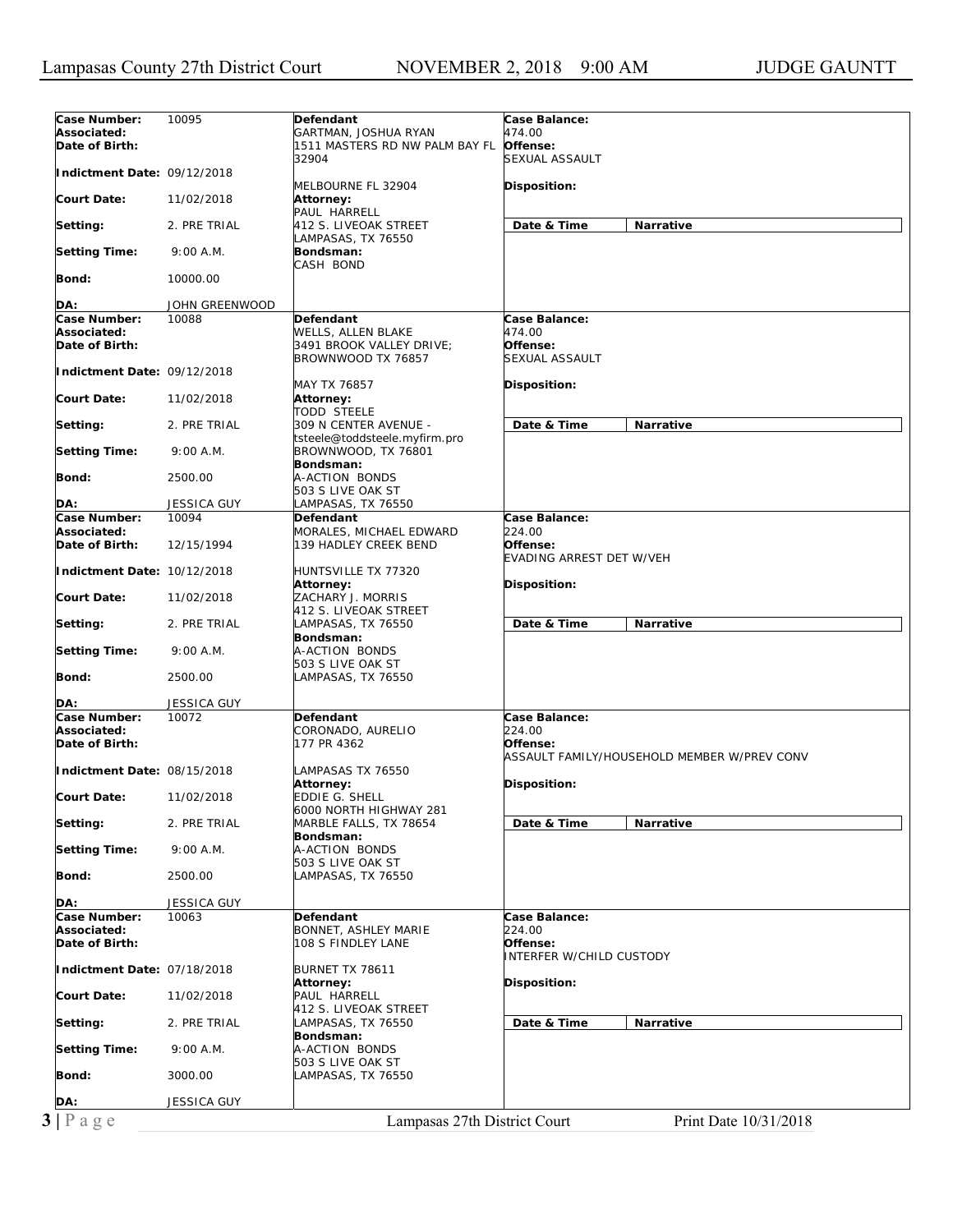| Case Number:<br>9967<br>Defendant<br><b>Case Balance:</b><br>224.00<br>Associated:<br>MEYER, DAVID FRANK<br>Date of Birth:<br>2214 FM 3170<br>Offense:<br>INSURANCE FRAUD $>= $2,500< $30K$<br>Indictment Date: 01/10/2018<br>KEMPNER TX 76539<br>Attorney:<br>Disposition:<br><b>Court Date:</b><br>11/02/2018<br>PAUL HARRELL<br>412 S. LIVEOAK STREET<br>Date & Time<br>Narrative<br>Setting:<br>2. PRE TRIAL<br>LAMPASAS, TX 76550<br>Bondsman:<br><b>Setting Time:</b><br>9:00 A.M.<br>DAVIS BONDING COMPANY<br>817 WATER #121<br>Bond:<br>0.00<br>KERRVILLE, TX 78028<br>DA:<br>JOHN GREENWOOD<br>Case Number:<br>10086<br>Case Balance:<br>Defendant<br>474.00<br>Associated:<br>HAMILTON, STORM ZACHARY<br>Date of Birth:<br>404 W 5TH ST<br>Offense:<br><b>BURGLARY OF BUILDING</b><br>Indictment Date: 09/07/2018<br>LAMPASAS TX 76550<br>Disposition:<br>Attorney:<br>EDDIE SHELL<br><b>Court Date:</b><br>11/02/2018<br>6000 N HWY 281<br>Date & Time<br>Narrative<br>Setting:<br>2. PRE TRIAL<br>MARBLE FALLS, TX 78654<br>Bondsman:<br><b>Setting Time:</b><br>PR BOND<br>9:00 A.M.<br>Bond:<br>0.00<br>DA:<br>JOHN GREENWOOD<br>Case Number:<br>Case Balance:<br>9973<br>Defendant<br>279.00<br>Associated:<br>MOORE, JAMICHAEL DIARRELL<br>Date of Birth:<br>505 MEGGS BLVD<br>Offense:<br><b>EVADING ARREST DET W/VEH</b><br>Indictment Date: 01/01/1900<br>COPPERAS COVE TX 76522<br>Disposition:<br>Attorney:<br><b>BILL PRICE</b><br><b>Court Date:</b><br>11/02/2018<br>408 SOUTH LIVE OAK<br>Date & Time<br>Setting:<br>3. PLEA<br>LAMPASAS, TX 76550<br>Narrative<br>Bondsman:<br>PR BOND<br><b>Setting Time:</b><br>9:00 A.M.<br>Bond:<br>5000.00<br>JESSICA GUY<br>DA:<br>Case Number:<br><b>Case Balance:</b><br>9966<br>Defendant<br>Associated:<br>404.00<br>MALDONADO, JULIAANN NICOLE<br>Date of Birth:<br>Offense:<br>200 W RAILWAY<br>POSS CS PG $1 < 1$ G<br>Indictment Date: 01/01/1900<br>LOMETA TX 76853<br>Attorney:<br>Disposition:<br><b>BILL PRICE</b><br><b>Court Date:</b><br>11/02/2018<br>408 SOUTH LIVE OAK<br>LAMPASAS, TX 76550<br>Date & Time<br>Setting:<br>3. PLEA<br>Narrative<br>Bondsman:<br><b>Setting Time:</b><br><b>IN JAIL</b><br>9:00 A.M.<br>Bond:<br>2500.00<br>DA:<br>JOHN GREENWOOD<br>Case Number:<br>Case Balance:<br>9804<br>Defendant<br>Associated:<br>MORELAND, KIMBERLY ANNE<br>224.00<br>Date of Birth:<br>838 LCR 463<br>Offense:<br>INJURY CHILD/ELDERLY/DISABLE W/INT SBI/MENTAL<br>Indictment Date: 05/17/2017<br><b>MEXIA TX 76667</b><br>Attorney:<br>Disposition:<br>PAUL HARRELL<br><b>Court Date:</b><br>11/02/2018<br>412 S. LIVEOAK STREET<br>Date & Time<br>Narrative<br>Setting:<br>3. PLEA<br>LAMPASAS, TX 76550<br>Bondsman:<br><b>Setting Time:</b><br>9:00 A.M.<br>JIM TIMMONS<br>1508 W. COMMERCE<br>Bond:<br>2500.00<br>SAN SABA, TX 76877<br>DA:<br>JOHN GREENWOOD<br>$4 P \text{ age}$<br>Lampasas 27th District Court<br>Print Date 10/31/2018 |  |  |
|---------------------------------------------------------------------------------------------------------------------------------------------------------------------------------------------------------------------------------------------------------------------------------------------------------------------------------------------------------------------------------------------------------------------------------------------------------------------------------------------------------------------------------------------------------------------------------------------------------------------------------------------------------------------------------------------------------------------------------------------------------------------------------------------------------------------------------------------------------------------------------------------------------------------------------------------------------------------------------------------------------------------------------------------------------------------------------------------------------------------------------------------------------------------------------------------------------------------------------------------------------------------------------------------------------------------------------------------------------------------------------------------------------------------------------------------------------------------------------------------------------------------------------------------------------------------------------------------------------------------------------------------------------------------------------------------------------------------------------------------------------------------------------------------------------------------------------------------------------------------------------------------------------------------------------------------------------------------------------------------------------------------------------------------------------------------------------------------------------------------------------------------------------------------------------------------------------------------------------------------------------------------------------------------------------------------------------------------------------------------------------------------------------------------------------------------------------------------------------------------------------------------------------------------------------------------------------------------------------------------------------------------------------------------------------------------------------------------------------------------------------------------------------------------------------------------------------------------------------------------------------------------------------------------------------------------|--|--|
|                                                                                                                                                                                                                                                                                                                                                                                                                                                                                                                                                                                                                                                                                                                                                                                                                                                                                                                                                                                                                                                                                                                                                                                                                                                                                                                                                                                                                                                                                                                                                                                                                                                                                                                                                                                                                                                                                                                                                                                                                                                                                                                                                                                                                                                                                                                                                                                                                                                                                                                                                                                                                                                                                                                                                                                                                                                                                                                                             |  |  |
|                                                                                                                                                                                                                                                                                                                                                                                                                                                                                                                                                                                                                                                                                                                                                                                                                                                                                                                                                                                                                                                                                                                                                                                                                                                                                                                                                                                                                                                                                                                                                                                                                                                                                                                                                                                                                                                                                                                                                                                                                                                                                                                                                                                                                                                                                                                                                                                                                                                                                                                                                                                                                                                                                                                                                                                                                                                                                                                                             |  |  |
|                                                                                                                                                                                                                                                                                                                                                                                                                                                                                                                                                                                                                                                                                                                                                                                                                                                                                                                                                                                                                                                                                                                                                                                                                                                                                                                                                                                                                                                                                                                                                                                                                                                                                                                                                                                                                                                                                                                                                                                                                                                                                                                                                                                                                                                                                                                                                                                                                                                                                                                                                                                                                                                                                                                                                                                                                                                                                                                                             |  |  |
|                                                                                                                                                                                                                                                                                                                                                                                                                                                                                                                                                                                                                                                                                                                                                                                                                                                                                                                                                                                                                                                                                                                                                                                                                                                                                                                                                                                                                                                                                                                                                                                                                                                                                                                                                                                                                                                                                                                                                                                                                                                                                                                                                                                                                                                                                                                                                                                                                                                                                                                                                                                                                                                                                                                                                                                                                                                                                                                                             |  |  |
|                                                                                                                                                                                                                                                                                                                                                                                                                                                                                                                                                                                                                                                                                                                                                                                                                                                                                                                                                                                                                                                                                                                                                                                                                                                                                                                                                                                                                                                                                                                                                                                                                                                                                                                                                                                                                                                                                                                                                                                                                                                                                                                                                                                                                                                                                                                                                                                                                                                                                                                                                                                                                                                                                                                                                                                                                                                                                                                                             |  |  |
|                                                                                                                                                                                                                                                                                                                                                                                                                                                                                                                                                                                                                                                                                                                                                                                                                                                                                                                                                                                                                                                                                                                                                                                                                                                                                                                                                                                                                                                                                                                                                                                                                                                                                                                                                                                                                                                                                                                                                                                                                                                                                                                                                                                                                                                                                                                                                                                                                                                                                                                                                                                                                                                                                                                                                                                                                                                                                                                                             |  |  |
|                                                                                                                                                                                                                                                                                                                                                                                                                                                                                                                                                                                                                                                                                                                                                                                                                                                                                                                                                                                                                                                                                                                                                                                                                                                                                                                                                                                                                                                                                                                                                                                                                                                                                                                                                                                                                                                                                                                                                                                                                                                                                                                                                                                                                                                                                                                                                                                                                                                                                                                                                                                                                                                                                                                                                                                                                                                                                                                                             |  |  |
|                                                                                                                                                                                                                                                                                                                                                                                                                                                                                                                                                                                                                                                                                                                                                                                                                                                                                                                                                                                                                                                                                                                                                                                                                                                                                                                                                                                                                                                                                                                                                                                                                                                                                                                                                                                                                                                                                                                                                                                                                                                                                                                                                                                                                                                                                                                                                                                                                                                                                                                                                                                                                                                                                                                                                                                                                                                                                                                                             |  |  |
|                                                                                                                                                                                                                                                                                                                                                                                                                                                                                                                                                                                                                                                                                                                                                                                                                                                                                                                                                                                                                                                                                                                                                                                                                                                                                                                                                                                                                                                                                                                                                                                                                                                                                                                                                                                                                                                                                                                                                                                                                                                                                                                                                                                                                                                                                                                                                                                                                                                                                                                                                                                                                                                                                                                                                                                                                                                                                                                                             |  |  |
|                                                                                                                                                                                                                                                                                                                                                                                                                                                                                                                                                                                                                                                                                                                                                                                                                                                                                                                                                                                                                                                                                                                                                                                                                                                                                                                                                                                                                                                                                                                                                                                                                                                                                                                                                                                                                                                                                                                                                                                                                                                                                                                                                                                                                                                                                                                                                                                                                                                                                                                                                                                                                                                                                                                                                                                                                                                                                                                                             |  |  |
|                                                                                                                                                                                                                                                                                                                                                                                                                                                                                                                                                                                                                                                                                                                                                                                                                                                                                                                                                                                                                                                                                                                                                                                                                                                                                                                                                                                                                                                                                                                                                                                                                                                                                                                                                                                                                                                                                                                                                                                                                                                                                                                                                                                                                                                                                                                                                                                                                                                                                                                                                                                                                                                                                                                                                                                                                                                                                                                                             |  |  |
|                                                                                                                                                                                                                                                                                                                                                                                                                                                                                                                                                                                                                                                                                                                                                                                                                                                                                                                                                                                                                                                                                                                                                                                                                                                                                                                                                                                                                                                                                                                                                                                                                                                                                                                                                                                                                                                                                                                                                                                                                                                                                                                                                                                                                                                                                                                                                                                                                                                                                                                                                                                                                                                                                                                                                                                                                                                                                                                                             |  |  |
|                                                                                                                                                                                                                                                                                                                                                                                                                                                                                                                                                                                                                                                                                                                                                                                                                                                                                                                                                                                                                                                                                                                                                                                                                                                                                                                                                                                                                                                                                                                                                                                                                                                                                                                                                                                                                                                                                                                                                                                                                                                                                                                                                                                                                                                                                                                                                                                                                                                                                                                                                                                                                                                                                                                                                                                                                                                                                                                                             |  |  |
|                                                                                                                                                                                                                                                                                                                                                                                                                                                                                                                                                                                                                                                                                                                                                                                                                                                                                                                                                                                                                                                                                                                                                                                                                                                                                                                                                                                                                                                                                                                                                                                                                                                                                                                                                                                                                                                                                                                                                                                                                                                                                                                                                                                                                                                                                                                                                                                                                                                                                                                                                                                                                                                                                                                                                                                                                                                                                                                                             |  |  |
|                                                                                                                                                                                                                                                                                                                                                                                                                                                                                                                                                                                                                                                                                                                                                                                                                                                                                                                                                                                                                                                                                                                                                                                                                                                                                                                                                                                                                                                                                                                                                                                                                                                                                                                                                                                                                                                                                                                                                                                                                                                                                                                                                                                                                                                                                                                                                                                                                                                                                                                                                                                                                                                                                                                                                                                                                                                                                                                                             |  |  |
|                                                                                                                                                                                                                                                                                                                                                                                                                                                                                                                                                                                                                                                                                                                                                                                                                                                                                                                                                                                                                                                                                                                                                                                                                                                                                                                                                                                                                                                                                                                                                                                                                                                                                                                                                                                                                                                                                                                                                                                                                                                                                                                                                                                                                                                                                                                                                                                                                                                                                                                                                                                                                                                                                                                                                                                                                                                                                                                                             |  |  |
|                                                                                                                                                                                                                                                                                                                                                                                                                                                                                                                                                                                                                                                                                                                                                                                                                                                                                                                                                                                                                                                                                                                                                                                                                                                                                                                                                                                                                                                                                                                                                                                                                                                                                                                                                                                                                                                                                                                                                                                                                                                                                                                                                                                                                                                                                                                                                                                                                                                                                                                                                                                                                                                                                                                                                                                                                                                                                                                                             |  |  |
|                                                                                                                                                                                                                                                                                                                                                                                                                                                                                                                                                                                                                                                                                                                                                                                                                                                                                                                                                                                                                                                                                                                                                                                                                                                                                                                                                                                                                                                                                                                                                                                                                                                                                                                                                                                                                                                                                                                                                                                                                                                                                                                                                                                                                                                                                                                                                                                                                                                                                                                                                                                                                                                                                                                                                                                                                                                                                                                                             |  |  |
|                                                                                                                                                                                                                                                                                                                                                                                                                                                                                                                                                                                                                                                                                                                                                                                                                                                                                                                                                                                                                                                                                                                                                                                                                                                                                                                                                                                                                                                                                                                                                                                                                                                                                                                                                                                                                                                                                                                                                                                                                                                                                                                                                                                                                                                                                                                                                                                                                                                                                                                                                                                                                                                                                                                                                                                                                                                                                                                                             |  |  |
|                                                                                                                                                                                                                                                                                                                                                                                                                                                                                                                                                                                                                                                                                                                                                                                                                                                                                                                                                                                                                                                                                                                                                                                                                                                                                                                                                                                                                                                                                                                                                                                                                                                                                                                                                                                                                                                                                                                                                                                                                                                                                                                                                                                                                                                                                                                                                                                                                                                                                                                                                                                                                                                                                                                                                                                                                                                                                                                                             |  |  |
|                                                                                                                                                                                                                                                                                                                                                                                                                                                                                                                                                                                                                                                                                                                                                                                                                                                                                                                                                                                                                                                                                                                                                                                                                                                                                                                                                                                                                                                                                                                                                                                                                                                                                                                                                                                                                                                                                                                                                                                                                                                                                                                                                                                                                                                                                                                                                                                                                                                                                                                                                                                                                                                                                                                                                                                                                                                                                                                                             |  |  |
|                                                                                                                                                                                                                                                                                                                                                                                                                                                                                                                                                                                                                                                                                                                                                                                                                                                                                                                                                                                                                                                                                                                                                                                                                                                                                                                                                                                                                                                                                                                                                                                                                                                                                                                                                                                                                                                                                                                                                                                                                                                                                                                                                                                                                                                                                                                                                                                                                                                                                                                                                                                                                                                                                                                                                                                                                                                                                                                                             |  |  |
|                                                                                                                                                                                                                                                                                                                                                                                                                                                                                                                                                                                                                                                                                                                                                                                                                                                                                                                                                                                                                                                                                                                                                                                                                                                                                                                                                                                                                                                                                                                                                                                                                                                                                                                                                                                                                                                                                                                                                                                                                                                                                                                                                                                                                                                                                                                                                                                                                                                                                                                                                                                                                                                                                                                                                                                                                                                                                                                                             |  |  |
|                                                                                                                                                                                                                                                                                                                                                                                                                                                                                                                                                                                                                                                                                                                                                                                                                                                                                                                                                                                                                                                                                                                                                                                                                                                                                                                                                                                                                                                                                                                                                                                                                                                                                                                                                                                                                                                                                                                                                                                                                                                                                                                                                                                                                                                                                                                                                                                                                                                                                                                                                                                                                                                                                                                                                                                                                                                                                                                                             |  |  |
|                                                                                                                                                                                                                                                                                                                                                                                                                                                                                                                                                                                                                                                                                                                                                                                                                                                                                                                                                                                                                                                                                                                                                                                                                                                                                                                                                                                                                                                                                                                                                                                                                                                                                                                                                                                                                                                                                                                                                                                                                                                                                                                                                                                                                                                                                                                                                                                                                                                                                                                                                                                                                                                                                                                                                                                                                                                                                                                                             |  |  |
|                                                                                                                                                                                                                                                                                                                                                                                                                                                                                                                                                                                                                                                                                                                                                                                                                                                                                                                                                                                                                                                                                                                                                                                                                                                                                                                                                                                                                                                                                                                                                                                                                                                                                                                                                                                                                                                                                                                                                                                                                                                                                                                                                                                                                                                                                                                                                                                                                                                                                                                                                                                                                                                                                                                                                                                                                                                                                                                                             |  |  |
|                                                                                                                                                                                                                                                                                                                                                                                                                                                                                                                                                                                                                                                                                                                                                                                                                                                                                                                                                                                                                                                                                                                                                                                                                                                                                                                                                                                                                                                                                                                                                                                                                                                                                                                                                                                                                                                                                                                                                                                                                                                                                                                                                                                                                                                                                                                                                                                                                                                                                                                                                                                                                                                                                                                                                                                                                                                                                                                                             |  |  |
|                                                                                                                                                                                                                                                                                                                                                                                                                                                                                                                                                                                                                                                                                                                                                                                                                                                                                                                                                                                                                                                                                                                                                                                                                                                                                                                                                                                                                                                                                                                                                                                                                                                                                                                                                                                                                                                                                                                                                                                                                                                                                                                                                                                                                                                                                                                                                                                                                                                                                                                                                                                                                                                                                                                                                                                                                                                                                                                                             |  |  |
|                                                                                                                                                                                                                                                                                                                                                                                                                                                                                                                                                                                                                                                                                                                                                                                                                                                                                                                                                                                                                                                                                                                                                                                                                                                                                                                                                                                                                                                                                                                                                                                                                                                                                                                                                                                                                                                                                                                                                                                                                                                                                                                                                                                                                                                                                                                                                                                                                                                                                                                                                                                                                                                                                                                                                                                                                                                                                                                                             |  |  |
|                                                                                                                                                                                                                                                                                                                                                                                                                                                                                                                                                                                                                                                                                                                                                                                                                                                                                                                                                                                                                                                                                                                                                                                                                                                                                                                                                                                                                                                                                                                                                                                                                                                                                                                                                                                                                                                                                                                                                                                                                                                                                                                                                                                                                                                                                                                                                                                                                                                                                                                                                                                                                                                                                                                                                                                                                                                                                                                                             |  |  |
|                                                                                                                                                                                                                                                                                                                                                                                                                                                                                                                                                                                                                                                                                                                                                                                                                                                                                                                                                                                                                                                                                                                                                                                                                                                                                                                                                                                                                                                                                                                                                                                                                                                                                                                                                                                                                                                                                                                                                                                                                                                                                                                                                                                                                                                                                                                                                                                                                                                                                                                                                                                                                                                                                                                                                                                                                                                                                                                                             |  |  |
|                                                                                                                                                                                                                                                                                                                                                                                                                                                                                                                                                                                                                                                                                                                                                                                                                                                                                                                                                                                                                                                                                                                                                                                                                                                                                                                                                                                                                                                                                                                                                                                                                                                                                                                                                                                                                                                                                                                                                                                                                                                                                                                                                                                                                                                                                                                                                                                                                                                                                                                                                                                                                                                                                                                                                                                                                                                                                                                                             |  |  |
|                                                                                                                                                                                                                                                                                                                                                                                                                                                                                                                                                                                                                                                                                                                                                                                                                                                                                                                                                                                                                                                                                                                                                                                                                                                                                                                                                                                                                                                                                                                                                                                                                                                                                                                                                                                                                                                                                                                                                                                                                                                                                                                                                                                                                                                                                                                                                                                                                                                                                                                                                                                                                                                                                                                                                                                                                                                                                                                                             |  |  |
|                                                                                                                                                                                                                                                                                                                                                                                                                                                                                                                                                                                                                                                                                                                                                                                                                                                                                                                                                                                                                                                                                                                                                                                                                                                                                                                                                                                                                                                                                                                                                                                                                                                                                                                                                                                                                                                                                                                                                                                                                                                                                                                                                                                                                                                                                                                                                                                                                                                                                                                                                                                                                                                                                                                                                                                                                                                                                                                                             |  |  |
|                                                                                                                                                                                                                                                                                                                                                                                                                                                                                                                                                                                                                                                                                                                                                                                                                                                                                                                                                                                                                                                                                                                                                                                                                                                                                                                                                                                                                                                                                                                                                                                                                                                                                                                                                                                                                                                                                                                                                                                                                                                                                                                                                                                                                                                                                                                                                                                                                                                                                                                                                                                                                                                                                                                                                                                                                                                                                                                                             |  |  |
|                                                                                                                                                                                                                                                                                                                                                                                                                                                                                                                                                                                                                                                                                                                                                                                                                                                                                                                                                                                                                                                                                                                                                                                                                                                                                                                                                                                                                                                                                                                                                                                                                                                                                                                                                                                                                                                                                                                                                                                                                                                                                                                                                                                                                                                                                                                                                                                                                                                                                                                                                                                                                                                                                                                                                                                                                                                                                                                                             |  |  |
|                                                                                                                                                                                                                                                                                                                                                                                                                                                                                                                                                                                                                                                                                                                                                                                                                                                                                                                                                                                                                                                                                                                                                                                                                                                                                                                                                                                                                                                                                                                                                                                                                                                                                                                                                                                                                                                                                                                                                                                                                                                                                                                                                                                                                                                                                                                                                                                                                                                                                                                                                                                                                                                                                                                                                                                                                                                                                                                                             |  |  |
|                                                                                                                                                                                                                                                                                                                                                                                                                                                                                                                                                                                                                                                                                                                                                                                                                                                                                                                                                                                                                                                                                                                                                                                                                                                                                                                                                                                                                                                                                                                                                                                                                                                                                                                                                                                                                                                                                                                                                                                                                                                                                                                                                                                                                                                                                                                                                                                                                                                                                                                                                                                                                                                                                                                                                                                                                                                                                                                                             |  |  |
|                                                                                                                                                                                                                                                                                                                                                                                                                                                                                                                                                                                                                                                                                                                                                                                                                                                                                                                                                                                                                                                                                                                                                                                                                                                                                                                                                                                                                                                                                                                                                                                                                                                                                                                                                                                                                                                                                                                                                                                                                                                                                                                                                                                                                                                                                                                                                                                                                                                                                                                                                                                                                                                                                                                                                                                                                                                                                                                                             |  |  |
|                                                                                                                                                                                                                                                                                                                                                                                                                                                                                                                                                                                                                                                                                                                                                                                                                                                                                                                                                                                                                                                                                                                                                                                                                                                                                                                                                                                                                                                                                                                                                                                                                                                                                                                                                                                                                                                                                                                                                                                                                                                                                                                                                                                                                                                                                                                                                                                                                                                                                                                                                                                                                                                                                                                                                                                                                                                                                                                                             |  |  |
|                                                                                                                                                                                                                                                                                                                                                                                                                                                                                                                                                                                                                                                                                                                                                                                                                                                                                                                                                                                                                                                                                                                                                                                                                                                                                                                                                                                                                                                                                                                                                                                                                                                                                                                                                                                                                                                                                                                                                                                                                                                                                                                                                                                                                                                                                                                                                                                                                                                                                                                                                                                                                                                                                                                                                                                                                                                                                                                                             |  |  |
|                                                                                                                                                                                                                                                                                                                                                                                                                                                                                                                                                                                                                                                                                                                                                                                                                                                                                                                                                                                                                                                                                                                                                                                                                                                                                                                                                                                                                                                                                                                                                                                                                                                                                                                                                                                                                                                                                                                                                                                                                                                                                                                                                                                                                                                                                                                                                                                                                                                                                                                                                                                                                                                                                                                                                                                                                                                                                                                                             |  |  |
|                                                                                                                                                                                                                                                                                                                                                                                                                                                                                                                                                                                                                                                                                                                                                                                                                                                                                                                                                                                                                                                                                                                                                                                                                                                                                                                                                                                                                                                                                                                                                                                                                                                                                                                                                                                                                                                                                                                                                                                                                                                                                                                                                                                                                                                                                                                                                                                                                                                                                                                                                                                                                                                                                                                                                                                                                                                                                                                                             |  |  |
|                                                                                                                                                                                                                                                                                                                                                                                                                                                                                                                                                                                                                                                                                                                                                                                                                                                                                                                                                                                                                                                                                                                                                                                                                                                                                                                                                                                                                                                                                                                                                                                                                                                                                                                                                                                                                                                                                                                                                                                                                                                                                                                                                                                                                                                                                                                                                                                                                                                                                                                                                                                                                                                                                                                                                                                                                                                                                                                                             |  |  |
|                                                                                                                                                                                                                                                                                                                                                                                                                                                                                                                                                                                                                                                                                                                                                                                                                                                                                                                                                                                                                                                                                                                                                                                                                                                                                                                                                                                                                                                                                                                                                                                                                                                                                                                                                                                                                                                                                                                                                                                                                                                                                                                                                                                                                                                                                                                                                                                                                                                                                                                                                                                                                                                                                                                                                                                                                                                                                                                                             |  |  |
|                                                                                                                                                                                                                                                                                                                                                                                                                                                                                                                                                                                                                                                                                                                                                                                                                                                                                                                                                                                                                                                                                                                                                                                                                                                                                                                                                                                                                                                                                                                                                                                                                                                                                                                                                                                                                                                                                                                                                                                                                                                                                                                                                                                                                                                                                                                                                                                                                                                                                                                                                                                                                                                                                                                                                                                                                                                                                                                                             |  |  |
|                                                                                                                                                                                                                                                                                                                                                                                                                                                                                                                                                                                                                                                                                                                                                                                                                                                                                                                                                                                                                                                                                                                                                                                                                                                                                                                                                                                                                                                                                                                                                                                                                                                                                                                                                                                                                                                                                                                                                                                                                                                                                                                                                                                                                                                                                                                                                                                                                                                                                                                                                                                                                                                                                                                                                                                                                                                                                                                                             |  |  |
|                                                                                                                                                                                                                                                                                                                                                                                                                                                                                                                                                                                                                                                                                                                                                                                                                                                                                                                                                                                                                                                                                                                                                                                                                                                                                                                                                                                                                                                                                                                                                                                                                                                                                                                                                                                                                                                                                                                                                                                                                                                                                                                                                                                                                                                                                                                                                                                                                                                                                                                                                                                                                                                                                                                                                                                                                                                                                                                                             |  |  |
|                                                                                                                                                                                                                                                                                                                                                                                                                                                                                                                                                                                                                                                                                                                                                                                                                                                                                                                                                                                                                                                                                                                                                                                                                                                                                                                                                                                                                                                                                                                                                                                                                                                                                                                                                                                                                                                                                                                                                                                                                                                                                                                                                                                                                                                                                                                                                                                                                                                                                                                                                                                                                                                                                                                                                                                                                                                                                                                                             |  |  |
|                                                                                                                                                                                                                                                                                                                                                                                                                                                                                                                                                                                                                                                                                                                                                                                                                                                                                                                                                                                                                                                                                                                                                                                                                                                                                                                                                                                                                                                                                                                                                                                                                                                                                                                                                                                                                                                                                                                                                                                                                                                                                                                                                                                                                                                                                                                                                                                                                                                                                                                                                                                                                                                                                                                                                                                                                                                                                                                                             |  |  |
|                                                                                                                                                                                                                                                                                                                                                                                                                                                                                                                                                                                                                                                                                                                                                                                                                                                                                                                                                                                                                                                                                                                                                                                                                                                                                                                                                                                                                                                                                                                                                                                                                                                                                                                                                                                                                                                                                                                                                                                                                                                                                                                                                                                                                                                                                                                                                                                                                                                                                                                                                                                                                                                                                                                                                                                                                                                                                                                                             |  |  |
|                                                                                                                                                                                                                                                                                                                                                                                                                                                                                                                                                                                                                                                                                                                                                                                                                                                                                                                                                                                                                                                                                                                                                                                                                                                                                                                                                                                                                                                                                                                                                                                                                                                                                                                                                                                                                                                                                                                                                                                                                                                                                                                                                                                                                                                                                                                                                                                                                                                                                                                                                                                                                                                                                                                                                                                                                                                                                                                                             |  |  |
|                                                                                                                                                                                                                                                                                                                                                                                                                                                                                                                                                                                                                                                                                                                                                                                                                                                                                                                                                                                                                                                                                                                                                                                                                                                                                                                                                                                                                                                                                                                                                                                                                                                                                                                                                                                                                                                                                                                                                                                                                                                                                                                                                                                                                                                                                                                                                                                                                                                                                                                                                                                                                                                                                                                                                                                                                                                                                                                                             |  |  |
|                                                                                                                                                                                                                                                                                                                                                                                                                                                                                                                                                                                                                                                                                                                                                                                                                                                                                                                                                                                                                                                                                                                                                                                                                                                                                                                                                                                                                                                                                                                                                                                                                                                                                                                                                                                                                                                                                                                                                                                                                                                                                                                                                                                                                                                                                                                                                                                                                                                                                                                                                                                                                                                                                                                                                                                                                                                                                                                                             |  |  |
|                                                                                                                                                                                                                                                                                                                                                                                                                                                                                                                                                                                                                                                                                                                                                                                                                                                                                                                                                                                                                                                                                                                                                                                                                                                                                                                                                                                                                                                                                                                                                                                                                                                                                                                                                                                                                                                                                                                                                                                                                                                                                                                                                                                                                                                                                                                                                                                                                                                                                                                                                                                                                                                                                                                                                                                                                                                                                                                                             |  |  |
|                                                                                                                                                                                                                                                                                                                                                                                                                                                                                                                                                                                                                                                                                                                                                                                                                                                                                                                                                                                                                                                                                                                                                                                                                                                                                                                                                                                                                                                                                                                                                                                                                                                                                                                                                                                                                                                                                                                                                                                                                                                                                                                                                                                                                                                                                                                                                                                                                                                                                                                                                                                                                                                                                                                                                                                                                                                                                                                                             |  |  |
|                                                                                                                                                                                                                                                                                                                                                                                                                                                                                                                                                                                                                                                                                                                                                                                                                                                                                                                                                                                                                                                                                                                                                                                                                                                                                                                                                                                                                                                                                                                                                                                                                                                                                                                                                                                                                                                                                                                                                                                                                                                                                                                                                                                                                                                                                                                                                                                                                                                                                                                                                                                                                                                                                                                                                                                                                                                                                                                                             |  |  |
|                                                                                                                                                                                                                                                                                                                                                                                                                                                                                                                                                                                                                                                                                                                                                                                                                                                                                                                                                                                                                                                                                                                                                                                                                                                                                                                                                                                                                                                                                                                                                                                                                                                                                                                                                                                                                                                                                                                                                                                                                                                                                                                                                                                                                                                                                                                                                                                                                                                                                                                                                                                                                                                                                                                                                                                                                                                                                                                                             |  |  |
|                                                                                                                                                                                                                                                                                                                                                                                                                                                                                                                                                                                                                                                                                                                                                                                                                                                                                                                                                                                                                                                                                                                                                                                                                                                                                                                                                                                                                                                                                                                                                                                                                                                                                                                                                                                                                                                                                                                                                                                                                                                                                                                                                                                                                                                                                                                                                                                                                                                                                                                                                                                                                                                                                                                                                                                                                                                                                                                                             |  |  |
|                                                                                                                                                                                                                                                                                                                                                                                                                                                                                                                                                                                                                                                                                                                                                                                                                                                                                                                                                                                                                                                                                                                                                                                                                                                                                                                                                                                                                                                                                                                                                                                                                                                                                                                                                                                                                                                                                                                                                                                                                                                                                                                                                                                                                                                                                                                                                                                                                                                                                                                                                                                                                                                                                                                                                                                                                                                                                                                                             |  |  |
|                                                                                                                                                                                                                                                                                                                                                                                                                                                                                                                                                                                                                                                                                                                                                                                                                                                                                                                                                                                                                                                                                                                                                                                                                                                                                                                                                                                                                                                                                                                                                                                                                                                                                                                                                                                                                                                                                                                                                                                                                                                                                                                                                                                                                                                                                                                                                                                                                                                                                                                                                                                                                                                                                                                                                                                                                                                                                                                                             |  |  |
|                                                                                                                                                                                                                                                                                                                                                                                                                                                                                                                                                                                                                                                                                                                                                                                                                                                                                                                                                                                                                                                                                                                                                                                                                                                                                                                                                                                                                                                                                                                                                                                                                                                                                                                                                                                                                                                                                                                                                                                                                                                                                                                                                                                                                                                                                                                                                                                                                                                                                                                                                                                                                                                                                                                                                                                                                                                                                                                                             |  |  |
|                                                                                                                                                                                                                                                                                                                                                                                                                                                                                                                                                                                                                                                                                                                                                                                                                                                                                                                                                                                                                                                                                                                                                                                                                                                                                                                                                                                                                                                                                                                                                                                                                                                                                                                                                                                                                                                                                                                                                                                                                                                                                                                                                                                                                                                                                                                                                                                                                                                                                                                                                                                                                                                                                                                                                                                                                                                                                                                                             |  |  |
|                                                                                                                                                                                                                                                                                                                                                                                                                                                                                                                                                                                                                                                                                                                                                                                                                                                                                                                                                                                                                                                                                                                                                                                                                                                                                                                                                                                                                                                                                                                                                                                                                                                                                                                                                                                                                                                                                                                                                                                                                                                                                                                                                                                                                                                                                                                                                                                                                                                                                                                                                                                                                                                                                                                                                                                                                                                                                                                                             |  |  |
|                                                                                                                                                                                                                                                                                                                                                                                                                                                                                                                                                                                                                                                                                                                                                                                                                                                                                                                                                                                                                                                                                                                                                                                                                                                                                                                                                                                                                                                                                                                                                                                                                                                                                                                                                                                                                                                                                                                                                                                                                                                                                                                                                                                                                                                                                                                                                                                                                                                                                                                                                                                                                                                                                                                                                                                                                                                                                                                                             |  |  |
|                                                                                                                                                                                                                                                                                                                                                                                                                                                                                                                                                                                                                                                                                                                                                                                                                                                                                                                                                                                                                                                                                                                                                                                                                                                                                                                                                                                                                                                                                                                                                                                                                                                                                                                                                                                                                                                                                                                                                                                                                                                                                                                                                                                                                                                                                                                                                                                                                                                                                                                                                                                                                                                                                                                                                                                                                                                                                                                                             |  |  |
|                                                                                                                                                                                                                                                                                                                                                                                                                                                                                                                                                                                                                                                                                                                                                                                                                                                                                                                                                                                                                                                                                                                                                                                                                                                                                                                                                                                                                                                                                                                                                                                                                                                                                                                                                                                                                                                                                                                                                                                                                                                                                                                                                                                                                                                                                                                                                                                                                                                                                                                                                                                                                                                                                                                                                                                                                                                                                                                                             |  |  |
|                                                                                                                                                                                                                                                                                                                                                                                                                                                                                                                                                                                                                                                                                                                                                                                                                                                                                                                                                                                                                                                                                                                                                                                                                                                                                                                                                                                                                                                                                                                                                                                                                                                                                                                                                                                                                                                                                                                                                                                                                                                                                                                                                                                                                                                                                                                                                                                                                                                                                                                                                                                                                                                                                                                                                                                                                                                                                                                                             |  |  |
|                                                                                                                                                                                                                                                                                                                                                                                                                                                                                                                                                                                                                                                                                                                                                                                                                                                                                                                                                                                                                                                                                                                                                                                                                                                                                                                                                                                                                                                                                                                                                                                                                                                                                                                                                                                                                                                                                                                                                                                                                                                                                                                                                                                                                                                                                                                                                                                                                                                                                                                                                                                                                                                                                                                                                                                                                                                                                                                                             |  |  |
|                                                                                                                                                                                                                                                                                                                                                                                                                                                                                                                                                                                                                                                                                                                                                                                                                                                                                                                                                                                                                                                                                                                                                                                                                                                                                                                                                                                                                                                                                                                                                                                                                                                                                                                                                                                                                                                                                                                                                                                                                                                                                                                                                                                                                                                                                                                                                                                                                                                                                                                                                                                                                                                                                                                                                                                                                                                                                                                                             |  |  |
|                                                                                                                                                                                                                                                                                                                                                                                                                                                                                                                                                                                                                                                                                                                                                                                                                                                                                                                                                                                                                                                                                                                                                                                                                                                                                                                                                                                                                                                                                                                                                                                                                                                                                                                                                                                                                                                                                                                                                                                                                                                                                                                                                                                                                                                                                                                                                                                                                                                                                                                                                                                                                                                                                                                                                                                                                                                                                                                                             |  |  |
|                                                                                                                                                                                                                                                                                                                                                                                                                                                                                                                                                                                                                                                                                                                                                                                                                                                                                                                                                                                                                                                                                                                                                                                                                                                                                                                                                                                                                                                                                                                                                                                                                                                                                                                                                                                                                                                                                                                                                                                                                                                                                                                                                                                                                                                                                                                                                                                                                                                                                                                                                                                                                                                                                                                                                                                                                                                                                                                                             |  |  |
|                                                                                                                                                                                                                                                                                                                                                                                                                                                                                                                                                                                                                                                                                                                                                                                                                                                                                                                                                                                                                                                                                                                                                                                                                                                                                                                                                                                                                                                                                                                                                                                                                                                                                                                                                                                                                                                                                                                                                                                                                                                                                                                                                                                                                                                                                                                                                                                                                                                                                                                                                                                                                                                                                                                                                                                                                                                                                                                                             |  |  |
|                                                                                                                                                                                                                                                                                                                                                                                                                                                                                                                                                                                                                                                                                                                                                                                                                                                                                                                                                                                                                                                                                                                                                                                                                                                                                                                                                                                                                                                                                                                                                                                                                                                                                                                                                                                                                                                                                                                                                                                                                                                                                                                                                                                                                                                                                                                                                                                                                                                                                                                                                                                                                                                                                                                                                                                                                                                                                                                                             |  |  |
|                                                                                                                                                                                                                                                                                                                                                                                                                                                                                                                                                                                                                                                                                                                                                                                                                                                                                                                                                                                                                                                                                                                                                                                                                                                                                                                                                                                                                                                                                                                                                                                                                                                                                                                                                                                                                                                                                                                                                                                                                                                                                                                                                                                                                                                                                                                                                                                                                                                                                                                                                                                                                                                                                                                                                                                                                                                                                                                                             |  |  |
|                                                                                                                                                                                                                                                                                                                                                                                                                                                                                                                                                                                                                                                                                                                                                                                                                                                                                                                                                                                                                                                                                                                                                                                                                                                                                                                                                                                                                                                                                                                                                                                                                                                                                                                                                                                                                                                                                                                                                                                                                                                                                                                                                                                                                                                                                                                                                                                                                                                                                                                                                                                                                                                                                                                                                                                                                                                                                                                                             |  |  |
|                                                                                                                                                                                                                                                                                                                                                                                                                                                                                                                                                                                                                                                                                                                                                                                                                                                                                                                                                                                                                                                                                                                                                                                                                                                                                                                                                                                                                                                                                                                                                                                                                                                                                                                                                                                                                                                                                                                                                                                                                                                                                                                                                                                                                                                                                                                                                                                                                                                                                                                                                                                                                                                                                                                                                                                                                                                                                                                                             |  |  |
|                                                                                                                                                                                                                                                                                                                                                                                                                                                                                                                                                                                                                                                                                                                                                                                                                                                                                                                                                                                                                                                                                                                                                                                                                                                                                                                                                                                                                                                                                                                                                                                                                                                                                                                                                                                                                                                                                                                                                                                                                                                                                                                                                                                                                                                                                                                                                                                                                                                                                                                                                                                                                                                                                                                                                                                                                                                                                                                                             |  |  |
|                                                                                                                                                                                                                                                                                                                                                                                                                                                                                                                                                                                                                                                                                                                                                                                                                                                                                                                                                                                                                                                                                                                                                                                                                                                                                                                                                                                                                                                                                                                                                                                                                                                                                                                                                                                                                                                                                                                                                                                                                                                                                                                                                                                                                                                                                                                                                                                                                                                                                                                                                                                                                                                                                                                                                                                                                                                                                                                                             |  |  |
|                                                                                                                                                                                                                                                                                                                                                                                                                                                                                                                                                                                                                                                                                                                                                                                                                                                                                                                                                                                                                                                                                                                                                                                                                                                                                                                                                                                                                                                                                                                                                                                                                                                                                                                                                                                                                                                                                                                                                                                                                                                                                                                                                                                                                                                                                                                                                                                                                                                                                                                                                                                                                                                                                                                                                                                                                                                                                                                                             |  |  |
|                                                                                                                                                                                                                                                                                                                                                                                                                                                                                                                                                                                                                                                                                                                                                                                                                                                                                                                                                                                                                                                                                                                                                                                                                                                                                                                                                                                                                                                                                                                                                                                                                                                                                                                                                                                                                                                                                                                                                                                                                                                                                                                                                                                                                                                                                                                                                                                                                                                                                                                                                                                                                                                                                                                                                                                                                                                                                                                                             |  |  |
|                                                                                                                                                                                                                                                                                                                                                                                                                                                                                                                                                                                                                                                                                                                                                                                                                                                                                                                                                                                                                                                                                                                                                                                                                                                                                                                                                                                                                                                                                                                                                                                                                                                                                                                                                                                                                                                                                                                                                                                                                                                                                                                                                                                                                                                                                                                                                                                                                                                                                                                                                                                                                                                                                                                                                                                                                                                                                                                                             |  |  |
|                                                                                                                                                                                                                                                                                                                                                                                                                                                                                                                                                                                                                                                                                                                                                                                                                                                                                                                                                                                                                                                                                                                                                                                                                                                                                                                                                                                                                                                                                                                                                                                                                                                                                                                                                                                                                                                                                                                                                                                                                                                                                                                                                                                                                                                                                                                                                                                                                                                                                                                                                                                                                                                                                                                                                                                                                                                                                                                                             |  |  |
|                                                                                                                                                                                                                                                                                                                                                                                                                                                                                                                                                                                                                                                                                                                                                                                                                                                                                                                                                                                                                                                                                                                                                                                                                                                                                                                                                                                                                                                                                                                                                                                                                                                                                                                                                                                                                                                                                                                                                                                                                                                                                                                                                                                                                                                                                                                                                                                                                                                                                                                                                                                                                                                                                                                                                                                                                                                                                                                                             |  |  |
|                                                                                                                                                                                                                                                                                                                                                                                                                                                                                                                                                                                                                                                                                                                                                                                                                                                                                                                                                                                                                                                                                                                                                                                                                                                                                                                                                                                                                                                                                                                                                                                                                                                                                                                                                                                                                                                                                                                                                                                                                                                                                                                                                                                                                                                                                                                                                                                                                                                                                                                                                                                                                                                                                                                                                                                                                                                                                                                                             |  |  |
|                                                                                                                                                                                                                                                                                                                                                                                                                                                                                                                                                                                                                                                                                                                                                                                                                                                                                                                                                                                                                                                                                                                                                                                                                                                                                                                                                                                                                                                                                                                                                                                                                                                                                                                                                                                                                                                                                                                                                                                                                                                                                                                                                                                                                                                                                                                                                                                                                                                                                                                                                                                                                                                                                                                                                                                                                                                                                                                                             |  |  |
|                                                                                                                                                                                                                                                                                                                                                                                                                                                                                                                                                                                                                                                                                                                                                                                                                                                                                                                                                                                                                                                                                                                                                                                                                                                                                                                                                                                                                                                                                                                                                                                                                                                                                                                                                                                                                                                                                                                                                                                                                                                                                                                                                                                                                                                                                                                                                                                                                                                                                                                                                                                                                                                                                                                                                                                                                                                                                                                                             |  |  |
|                                                                                                                                                                                                                                                                                                                                                                                                                                                                                                                                                                                                                                                                                                                                                                                                                                                                                                                                                                                                                                                                                                                                                                                                                                                                                                                                                                                                                                                                                                                                                                                                                                                                                                                                                                                                                                                                                                                                                                                                                                                                                                                                                                                                                                                                                                                                                                                                                                                                                                                                                                                                                                                                                                                                                                                                                                                                                                                                             |  |  |
|                                                                                                                                                                                                                                                                                                                                                                                                                                                                                                                                                                                                                                                                                                                                                                                                                                                                                                                                                                                                                                                                                                                                                                                                                                                                                                                                                                                                                                                                                                                                                                                                                                                                                                                                                                                                                                                                                                                                                                                                                                                                                                                                                                                                                                                                                                                                                                                                                                                                                                                                                                                                                                                                                                                                                                                                                                                                                                                                             |  |  |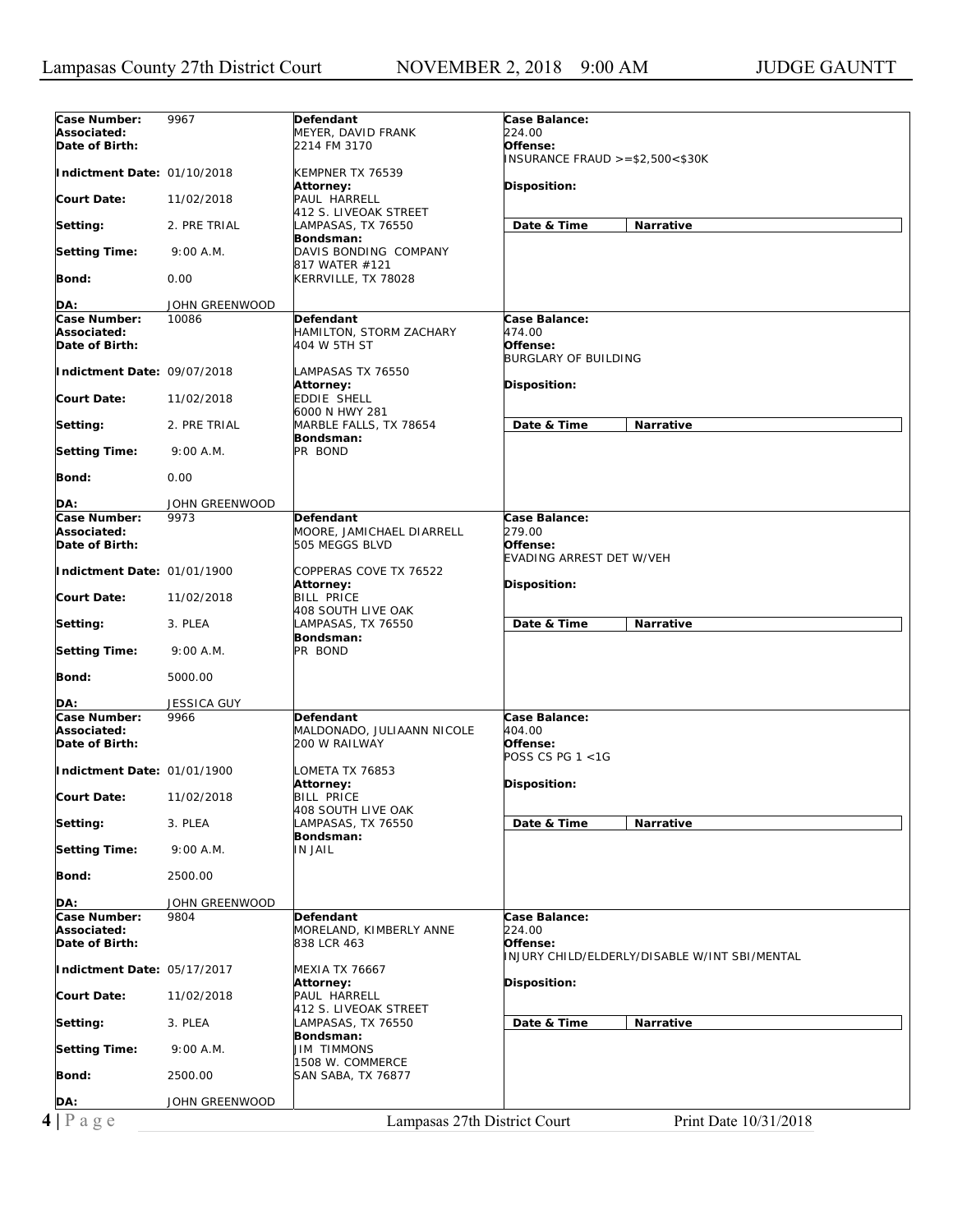| Case Number:                                           | 9943               | Defendant                       | <b>Case Balance:</b>                  |
|--------------------------------------------------------|--------------------|---------------------------------|---------------------------------------|
| Associated:                                            |                    | MALDONADO, JULIAANN NICOLE      | 404.00                                |
| Date of Birth:                                         |                    | 200 W RAILWAY                   | Offense:                              |
|                                                        |                    |                                 | POSS CS PG $1 < 1$ G                  |
|                                                        |                    |                                 |                                       |
| Indictment Date: 12/13/2017                            |                    | LOMETA TX 76853                 |                                       |
|                                                        |                    | Attorney:                       | Disposition:                          |
| <b>Court Date:</b>                                     | 11/02/2018         | <b>BILL PRICE</b>               |                                       |
|                                                        |                    | 408 SOUTH LIVE OAK              |                                       |
|                                                        |                    |                                 |                                       |
| Setting:                                               | 3. PLEA            | LAMPASAS, TX 76550              | Date & Time<br>Narrative              |
|                                                        |                    | Bondsman:                       |                                       |
| <b>Setting Time:</b>                                   | 9:00 A.M.          | <b>IN JAIL</b>                  |                                       |
|                                                        |                    |                                 |                                       |
| Bond:                                                  | 5000.00            |                                 |                                       |
|                                                        |                    |                                 |                                       |
|                                                        |                    |                                 |                                       |
| DA:                                                    | JOHN GREENWOOD     |                                 |                                       |
| Case Number:                                           | 9991               | <b>Defendant</b>                | Case Balance:                         |
| Associated:                                            |                    | THORNTON-JOY, DIANA LYNN        | 339.00                                |
| Date of Birth:                                         |                    | 306 N PARK ST                   | Offense:                              |
|                                                        |                    |                                 | POSS CS PG $1 < 1G$                   |
|                                                        |                    |                                 |                                       |
| Indictment Date: 03/14/2018                            |                    | LAMPASAS TX 76550               |                                       |
|                                                        |                    | Attorney:                       | Disposition:                          |
| <b>Court Date:</b>                                     | 11/02/2018         | ZACHARY J. MORRIS               |                                       |
|                                                        |                    | 412 S. LIVEOAK STREET           |                                       |
| Setting:                                               | 3. PLEA            | LAMPASAS, TX 76550              | Date & Time<br><b>Narrative</b>       |
|                                                        |                    |                                 |                                       |
|                                                        |                    | Bondsman:                       |                                       |
| <b>Setting Time:</b>                                   | 9:00 A.M.          | <b>IN JAIL</b>                  |                                       |
|                                                        |                    |                                 |                                       |
| Bond:                                                  | 0.00               |                                 |                                       |
|                                                        |                    |                                 |                                       |
|                                                        |                    |                                 |                                       |
| DA:                                                    | <b>JESSICA GUY</b> |                                 |                                       |
| Case Number:                                           | 9601               | Defendant                       | Case Balance:                         |
| Associated:                                            |                    | ALLEN, RICHARD DALE             | 399.00                                |
| Date of Birth:                                         |                    | 13001 OLD 81                    | Offense:                              |
|                                                        |                    |                                 | POSS CS PG $1 < 1G$                   |
| Indictment Date: 08/17/2016                            |                    | <b>TROY TX 76579</b>            |                                       |
|                                                        |                    |                                 |                                       |
|                                                        |                    | Attorney:                       | Disposition:                          |
| <b>Court Date:</b>                                     | 11/02/2018         | RALEIGH H VAN TREASE            |                                       |
|                                                        |                    | P.O. BOX 341045 AUSTIN TX 78734 |                                       |
| Setting:                                               | 3. PLEA            | LAKEWAY, TX 78734               | Date & Time<br>Narrative              |
|                                                        |                    | Bondsman:                       |                                       |
|                                                        |                    |                                 |                                       |
| <b>Setting Time:</b>                                   | 9:00 A.M.          | <b>IN JAIL</b>                  |                                       |
|                                                        |                    |                                 |                                       |
| Bond:                                                  | 3000.00            |                                 |                                       |
|                                                        |                    |                                 |                                       |
| DA:                                                    | JESSICA GUY        |                                 |                                       |
| Case Number:                                           | 9985               | Defendant                       | Case Balance:                         |
|                                                        |                    |                                 |                                       |
| Associated:                                            |                    | MATESIC, OPAL MARIA             | 384.00                                |
| Date of Birth:                                         |                    | 706 CR 4810                     | Offense:                              |
|                                                        |                    |                                 | DRIVING WHILE INTOXICATED 3RD OR MORE |
| Indictment Date: 03/14/2018                            |                    |                                 |                                       |
|                                                        |                    | Attorney:                       | Disposition:                          |
| <b>Court Date:</b>                                     | 11/02/2018         |                                 |                                       |
|                                                        |                    | STEVE LEE                       |                                       |
|                                                        |                    | 806 SOUTH MAIN                  |                                       |
| Setting:                                               | 5. PUNISHMENT      | COPPERAS COVE, TX 76522         | Date & Time<br>Narrative              |
|                                                        |                    | Bondsman:                       |                                       |
| Setting Time:                                          | 9:00 A.M.          | A-ACTION BONDS                  |                                       |
|                                                        |                    | 503 S LIVE OAK ST               |                                       |
|                                                        |                    |                                 |                                       |
| Bond:                                                  | 3000.00            | LAMPASAS, TX 76550              |                                       |
|                                                        |                    |                                 |                                       |
| DA:                                                    | JOHN GREENWOOD     |                                 |                                       |
| Case Number:                                           | 9321               | Defendant                       | Case Balance:                         |
| Associated:                                            |                    | TURNER, AMANDA SUZANNE GAYLE    | 309.00                                |
| Date of Birth:                                         |                    | 1116 W GRAMERCY PLC APT F       | Offense:                              |
|                                                        |                    |                                 |                                       |
|                                                        |                    |                                 | POSS CS PG $1 < 1$ G                  |
| Indictment Date: 01/21/2015                            |                    | SAN ANTONIO TX 78201            |                                       |
|                                                        |                    | Attorney:                       | Disposition:                          |
|                                                        | 11/02/2018         | <b>EDDIE G. SHELL</b>           |                                       |
|                                                        |                    | 6000 NORTH HIGHWAY 281          |                                       |
|                                                        |                    |                                 |                                       |
|                                                        |                    |                                 |                                       |
|                                                        | ADJUDICATION       | MARBLE FALLS, TX 78654          | Date & Time<br>Narrative              |
|                                                        | ANNOUNCEMENT       | Bondsman:                       |                                       |
| <b>Court Date:</b><br>Setting:<br><b>Setting Time:</b> | 9:00 A.M.          | <b>IN JAIL</b>                  |                                       |
|                                                        |                    |                                 |                                       |
|                                                        |                    |                                 |                                       |
| Bond:                                                  | 30000.00           |                                 |                                       |
|                                                        |                    |                                 |                                       |
| DA:                                                    | JOHN GREENWOOD     |                                 |                                       |
| 5 Page                                                 |                    | Lampasas 27th District Court    | Print Date 10/31/2018                 |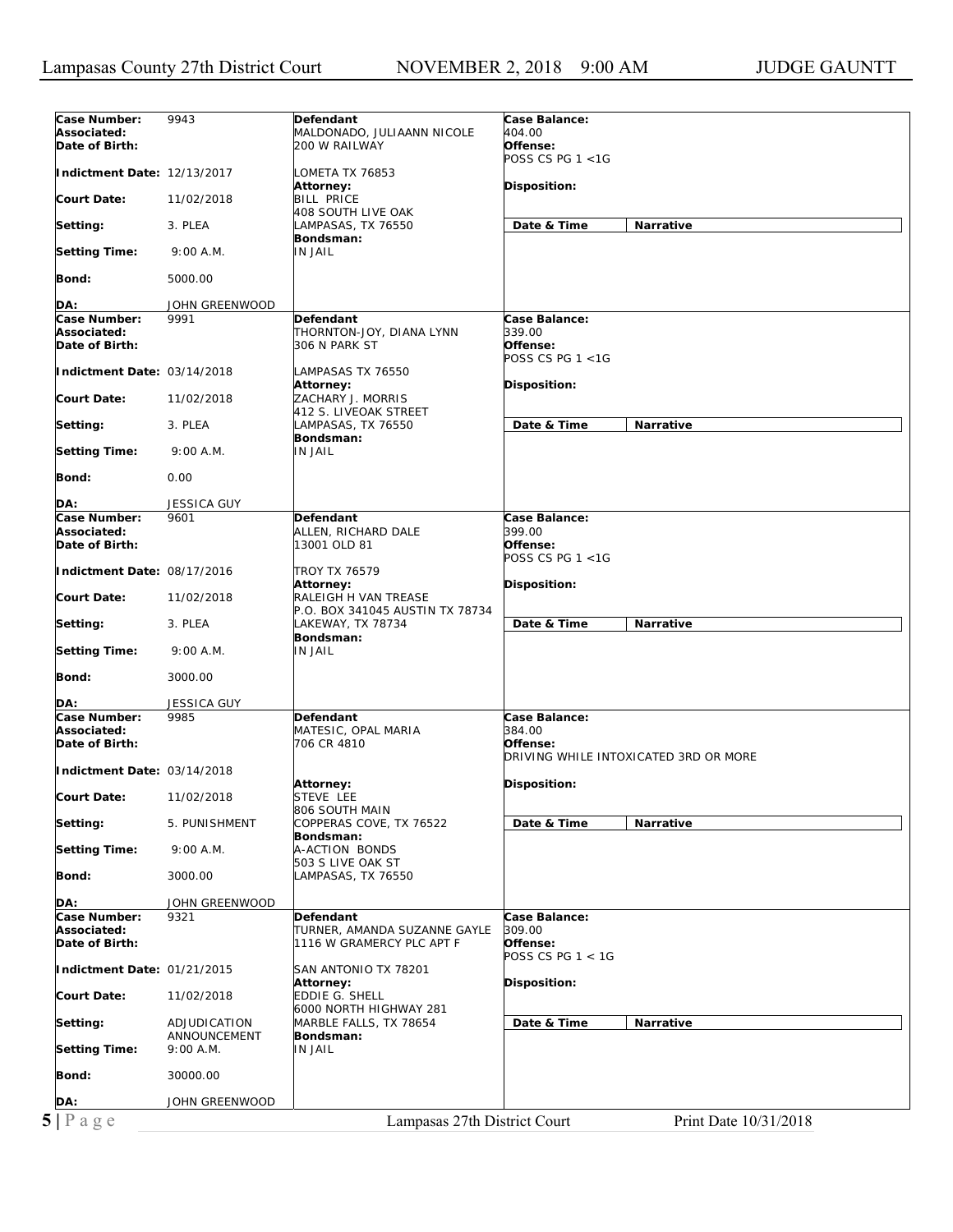| Case Number:                  | 9700                         | Defendant                             | Case Balance:                                           |
|-------------------------------|------------------------------|---------------------------------------|---------------------------------------------------------|
| Associated:                   |                              | ALVARADO, OSVALDO DANIEL              | 399.00                                                  |
| Date of Birth:                |                              | 803 W. LAMPASAS                       | Offense:                                                |
|                               |                              |                                       | AGG ASSAULT W/DEADLY WEAPON                             |
| Indictment Date: 12/21/2016   |                              | LOMETA TX 76853                       |                                                         |
|                               |                              | Attorney:                             | Disposition:                                            |
| <b>Court Date:</b>            | 11/02/2018                   | ZACH BOYD                             |                                                         |
|                               |                              | PO BOX 870                            |                                                         |
| Setting:                      | ADJUDICATION<br>ANNOUNCEMENT | COPPERAS COVE, TX 76522<br>Bondsman:  | Date & Time<br><b>Narrative</b>                         |
| <b>Setting Time:</b>          | 9:00 A.M.                    | IN JAIL                               |                                                         |
|                               |                              |                                       |                                                         |
| Bond:                         | 20000.00                     |                                       |                                                         |
|                               |                              |                                       |                                                         |
| DA:                           | JOHN GREENWOOD               |                                       |                                                         |
| Case Number:                  | 9498                         | Defendant                             | Case Balance:                                           |
| Associated:                   |                              | STOUDER, JOHN DAVID                   | 274.00<br>Offense:                                      |
| Date of Birth:                |                              | 4674 EAST ROCKET ROAD                 | THEFT CATTLE/HORSE/EXOTIC LIVESTOCK <\$150K             |
| Indictment Date: 02/17/2016   |                              | WACO TX 76708                         |                                                         |
|                               |                              | Attorney:                             | Disposition:                                            |
| <b>Court Date:</b>            | 11/02/2018                   | <b>NO ATTORNEY</b>                    |                                                         |
|                               |                              |                                       |                                                         |
| Setting:                      | ADJUDICATION                 |                                       | Date & Time<br>Narrative                                |
|                               | ANNOUNCEMENT                 | Bondsman:                             |                                                         |
| <b>Setting Time:</b>          | $9:00$ A.M.                  | A-ACTION BONDS<br>503 S LIVE OAK ST   |                                                         |
| Bond:                         | 5000.00                      | LAMPASAS, TX 76550                    |                                                         |
|                               |                              |                                       |                                                         |
| DA:                           | <b>JESSICA GUY</b>           |                                       |                                                         |
| Case Number:                  | 9225                         | Defendant                             | Case Balance:                                           |
| Associated:                   |                              | CORNWELL, KENNETH ALAN                | 284.00                                                  |
| Date of Birth:                |                              | <b>408 NORTH RIDGE</b>                | Offense:                                                |
|                               |                              |                                       | MAN/DEL CS PG 1 > = 4G < 200G                           |
| Indictment Date: 08/20/2014   |                              | Attorney:                             |                                                         |
| <b>Court Date:</b>            | 11/02/2018                   | PAUL HARRELL                          | Disposition:                                            |
|                               |                              | 412 S. LIVEOAK STREET                 |                                                         |
| Setting:                      | ADJUDICATION                 | LAMPASAS, TX 76550                    | Date & Time<br><b>Narrative</b>                         |
|                               | <b>HEARING</b>               | Bondsman:                             | 10/18/2018 2:24<br>BOND SURRENDER GRANTED ON THIS DATE. |
| <b>Setting Time:</b>          | 9:00 A.M.                    | <b>JIM TIMMONS</b>                    | P.M.<br><b>ISSUED CAPIAS</b>                            |
|                               |                              | 1508 W. COMMERCE                      |                                                         |
| Bond:                         | 3000.00                      | SAN SABA, TX 76877                    |                                                         |
| DA:                           | JOHN GREENWOOD               |                                       |                                                         |
| Case Number:                  | 9771                         | Defendant                             | Case Balance:                                           |
| Associated:                   |                              | GAMA, CRISELDA TORRES                 | 333.00                                                  |
| Date of Birth:                |                              | 15400 N. US HWY 183                   | Offense:                                                |
|                               |                              |                                       | CREDIT CARD OR DEBIT CARD ABUSE                         |
| Indictment Date: 03/15/2017   |                              | LOMETA TX 76853                       |                                                         |
|                               |                              | Attorney:<br>PAUL HARRELL             | Disposition:                                            |
| <b>Court Date:</b>            | 11/02/2018                   | 412 S. LIVEOAK STREET                 |                                                         |
| Setting:                      | ADJUDICATION                 | LAMPASAS, TX 76550                    | Date & Time<br>Narrative                                |
|                               | <b>HEARING</b>               | Bondsman:                             |                                                         |
| <b>Setting Time:</b>          | 9:00 A.M.                    | JIM TIMMONS                           |                                                         |
|                               |                              |                                       |                                                         |
|                               |                              | 1508 W. COMMERCE                      |                                                         |
| Bond:                         | 2500.00                      | SAN SABA, TX 76877                    |                                                         |
|                               |                              |                                       |                                                         |
| DA:                           | <b>JESSICA GUY</b>           |                                       |                                                         |
| Case Number:                  | 8724                         | Defendant                             | Case Balance:                                           |
| Associated:<br>Date of Birth: |                              | CAWTHRA, PATRICK NATHAN<br>PO BOX 306 | <i>305.00</i><br>Offense:                               |
|                               |                              |                                       | <b>BURGLARY OF HABITATION</b>                           |
| Indictment Date: 08/24/2011   |                              | COPPERAS COVE TX 76522                |                                                         |
|                               |                              | Attorney:                             | Disposition:                                            |
| <b>Court Date:</b>            | 11/02/2018                   | EDDIE SHELL                           |                                                         |
|                               |                              | 6000 N HWY 281                        |                                                         |
| Setting:                      | ADJUDICATION                 | MARBLE FALLS, TX 78654                | Date & Time<br>Narrative                                |
|                               | HEARING                      | Bondsman:<br><b>JIM TIMMONS</b>       |                                                         |
| <b>Setting Time:</b>          | 9:00 A.M.                    | 1508 W. COMMERCE                      |                                                         |
| Bond:                         | 5000.00                      | SAN SABA, TX 76877                    |                                                         |
|                               |                              |                                       |                                                         |
| DA:<br>$6 P \text{ a } g e$   | JOHN GREENWOOD               | Lampasas 27th District Court          | Print Date 10/31/2018                                   |